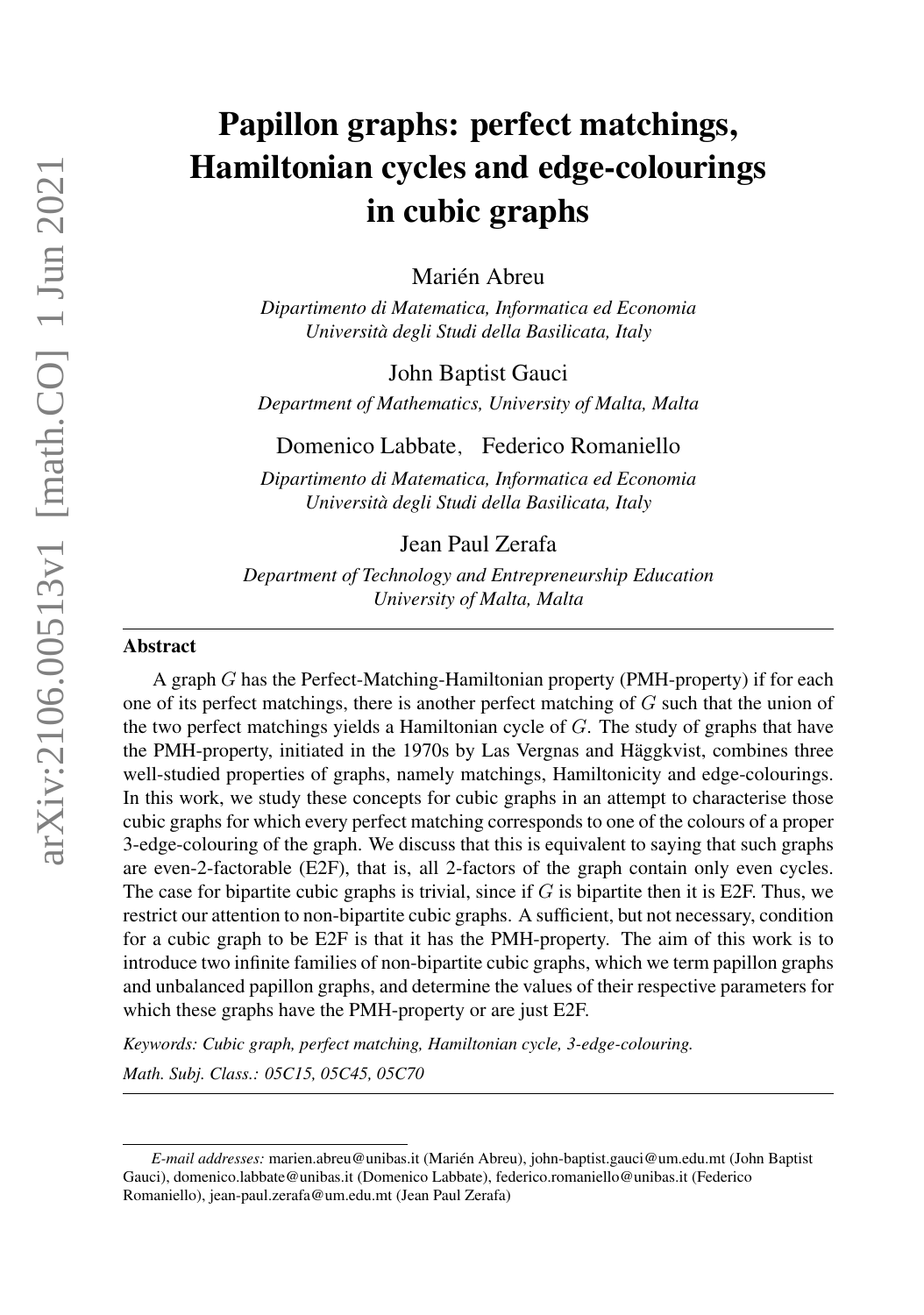# 1 Introduction

Let G be a connected graph of even order with vertex set  $V(G)$  and edge set  $E(G)$ . A k*-factor* of G is a k-regular spanning subgraph of G (not necessarily connected). Two very well-studied concepts in graph theory are *perfect matchings* and *Hamiltonian cycles*, where the former is the edge set of a 1-factor and the latter is a connected 2-factor of a graph. For  $t \geq 3$ , a *cycle* of length t (or a t-cycle), denoted by  $C_t = (v_1, \ldots, v_t)$ , is a sequence of mutually distinct vertices  $v_1, v_2, \ldots, v_t$  with corresponding edge set  $\{v_1v_2, \ldots, v_{t-1}v_t, v_tv_1\}.$ For definitions not explicitly stated here we refer the reader to  $[4]$ . A graph G admitting a perfect matching is said to have the *Perfect-Matching-Hamiltonian property* (for short the *PMH-property*) if for every perfect matching M of G there exists another perfect matching N of G such that the edges of  $M \cup N$  induce a Hamiltonian cycle of G. For simplicity, a graph admitting this property is said to be PMH. This property was first studied in the 1970s by Las Vergnas  $[13]$  and Häggkvist  $[9]$  $[9]$ , and for more recent results about the PMH-property we suggest the reader to  $[1, 2, 3, 7, 8]$  $[1, 2, 3, 7, 8]$  $[1, 2, 3, 7, 8]$  $[1, 2, 3, 7, 8]$  $[1, 2, 3, 7, 8]$  $[1, 2, 3, 7, 8]$  $[1, 2, 3, 7, 8]$  $[1, 2, 3, 7, 8]$  $[1, 2, 3, 7, 8]$ . In [\[3\]](#page-16-4), a property stronger than the PMH-property is studied: the Pairing-Hamiltonian property, for short the PH-property. Before proceeding to the definition of this property, we first define what a pairing is. For any graph  $G$ ,  $K_G$  denotes the complete graph on the same vertex set  $V(G)$  of G. A perfect matching of K<sup>G</sup> is said to be a *pairing* of G, and a graph G is said to have the *Pairing-Hamiltonian property* if every pairing M of G can be extended to a Hamiltonian cycle H of  $K_G$  such that  $E(H) - M \subseteq E(G)$ . Clearly, a graph having the PH-property is also PMH, although the converse is not necessarily true. Amongst other results, the authors of  $\lceil 3 \rceil$  show that the only cubic graphs admitting the PH-property are the complete graph  $K_4$ , the complete bipartite graph  $K_{3,3}$ , and the cube  $\mathcal{Q}_3$ . However, this does not mean that these are the only three cubic graphs admitting the PMH-property. For instance, all cubic 2-factor Hamiltonian graphs (all 2-factors of such a graph form a Hamiltonian cycle) are PMH (see for

example [\[5,](#page-16-7) [6,](#page-16-8) [10,](#page-17-1) [11,](#page-17-2) [12\]](#page-17-3)).

If a cubic graph  $G$  is PMH, then every perfect matching of  $G$  corresponds to one of the colours of a (proper) 3-edge-colouring of the graph, and we say that every perfect matching can be extended to a 3-edge-colouring. This is achieved by alternately colouring the edges of the Hamiltonian cycle containing a predetermined perfect matching using two colours, and then colouring the edges not belonging to the Hamiltonian cycle using a third colour. However, there are cubic graphs which are not PMH but have every one of their perfect matchings that can be extended to a 3-edge-colouring (see for example Figure [1\)](#page-1-0). The following theorem characterises all cubic graphs for which every one of their perfect matchings can be extended to a 3-edge-colouring of the graph.



<span id="page-1-0"></span>Figure 1: The bold edges can be extended to a proper 3-edge-colouring but not to a Hamiltonian cycle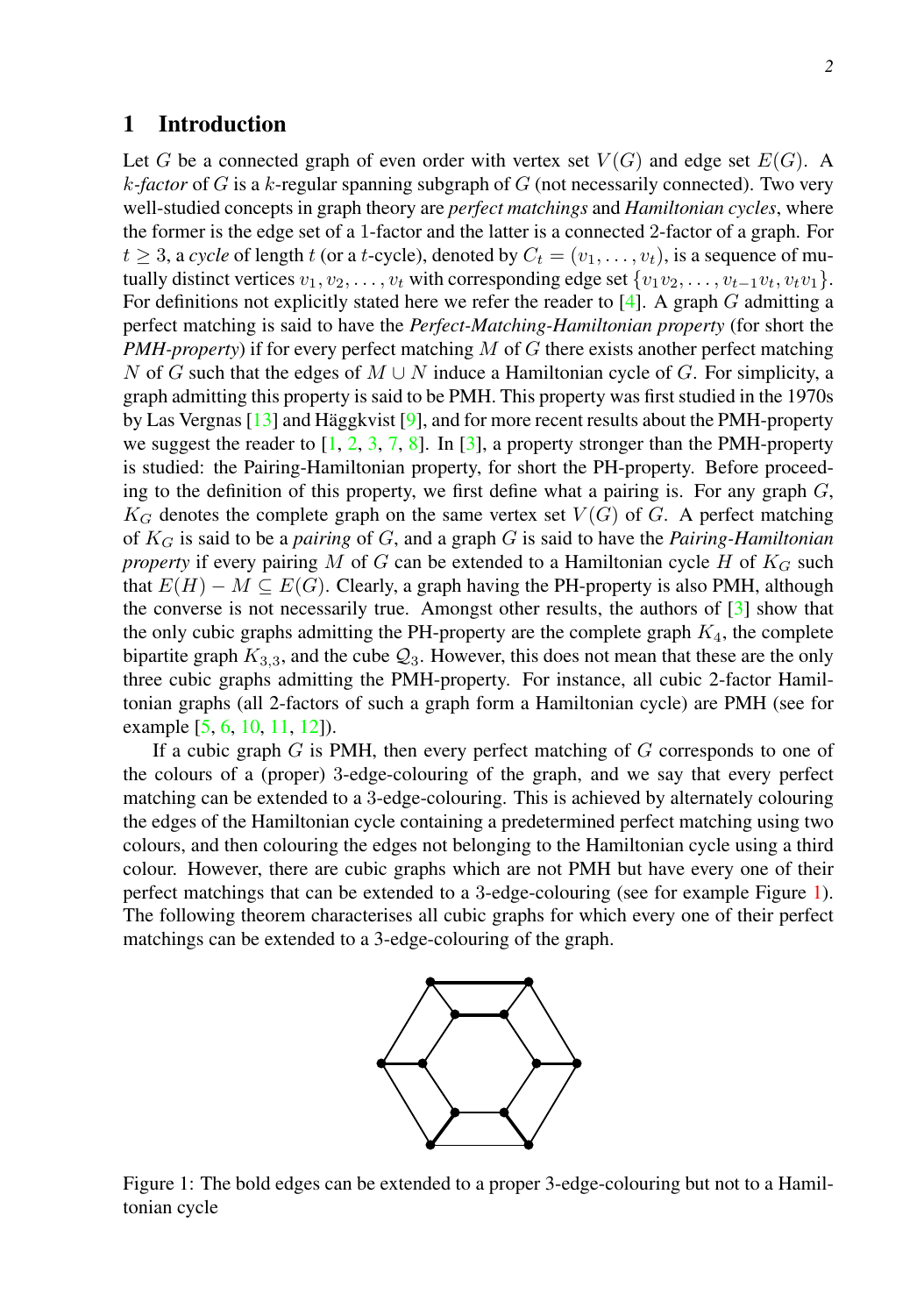<span id="page-2-0"></span>Theorem 1.1. *Let* G *be a cubic graph admitting a perfect matching. Every perfect matching of* G *can be extended to a* 3*-edge-colouring of* G *if and only if all* 2*-factors of* G *contain only even cycles.*

*Proof.* Let F be a 2-factor of G, and let M be the perfect matching  $E(G) - E(F)$ . Since M can be extended to a 3-edge-colouring of  $G$ ,  $F$  can be 2-edge-coloured, and hence  $F$  does not contain any odd cycles. Conversely, let  $M'$  be a perfect matching of G, and let  $F'$  be its complementary 2-factor, that is,  $E(F') = E(G) - M'$ . Since F' contains only even cycles,  $M'$  can be extended to a 3-edge-colouring, by assigning a first colour to all of its edges and then alternately colour the edges of the 2-factor  $F'$  using another two colours. П

We shall call graphs in which all 2-factors consist only of even cycles as *even-*2 *factorable* graphs, denoted by E2F for short. In particular, from Theorem [1.1,](#page-2-0) if a cubic graph  $G$  has the PMH-property, then it is also E2F. As in the proof of Theorem [1.1,](#page-2-0) in the sequel, given a perfect matching M of a cubic graph  $G$ , the 2-factor obtained after deleting the edges of M from G is referred to as the *complementary 2-factor* of M.

If a cubic graph is bipartite, then trivially, each of its perfect matchings can be extended to a 3-edge-colouring, since it is E2F. But what about non-bipartite cubic graphs? In Table [1,](#page-2-1) we show that the number of non-bipartite cubic graphs  $G$  (having girth at least 4) such that each one of their perfect matchings can be extended to a 3-edge-colouring is not insignificant, and the data suggests that this number increases considerably with the order of G. The numbers shown in this table were obtained thanks to a computer check done by Jan Goedgebeur, and the data is sorted according to the cyclic connectivity of the graphs considered. We remark that the reason why only graphs having girth at least 4 were considered, is because cubic graphs admitting the above properties and having girth 3 are somewhat different and shall be discussed further in an upcoming paper.

<span id="page-2-1"></span>

|                    |    | Cyclic connectivity |                |                |                |              |           |
|--------------------|----|---------------------|----------------|----------------|----------------|--------------|-----------|
|                    |    | 3                   | 4              | 5              | 6              | <b>TOTAL</b> |           |
| Number of vertices | 8  |                     | 1              |                |                | 1            |           |
|                    | 10 |                     |                |                |                | 0            |           |
|                    | 12 | 2                   | 5              | 2              |                | 9            | Number of |
|                    | 14 | 2                   | $\overline{2}$ | $\overline{2}$ |                | 6            |           |
|                    | 16 | 35                  | 56             | 4              |                | 95           |           |
|                    | 18 | 84                  | 21             | 9              |                | 114          | suders    |
|                    | 20 | 926                 | 655            | 15             | $\overline{2}$ | 1598         |           |
|                    | 22 | 2978                | 331            | 17             | 6              | 3332         |           |

Table 1: The number of non-bipartite cubic 3-connected graphs with girth at least 4 which are E2F

A complete characterisation of which cubic graphs are PMH is still elusive, so considering the Class I non-bipartite cubic graphs having the property that each one of their perfect matchings can be extended to a 3-edge-colouring may look presumptuous. As far as we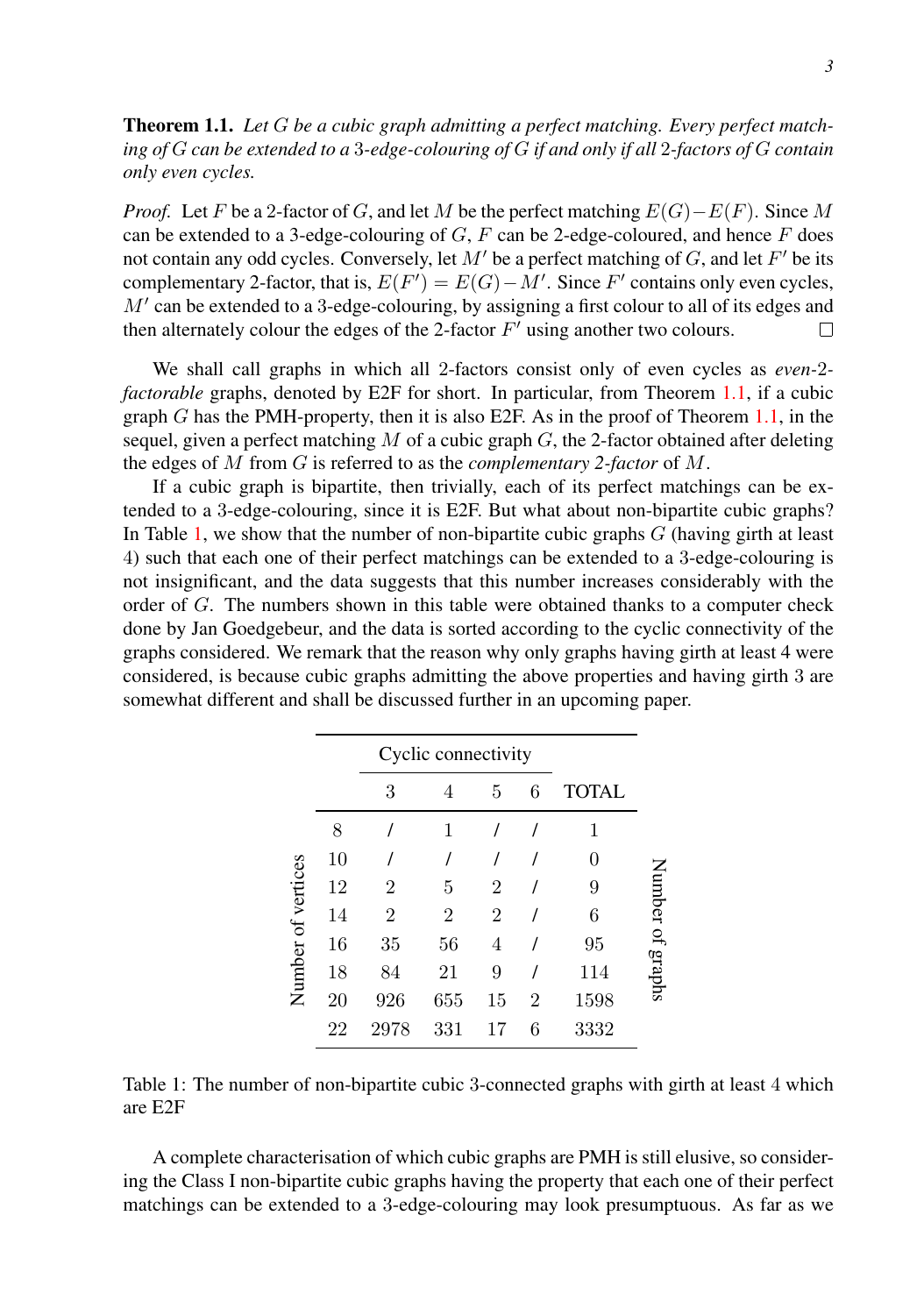know this property and the corresponding characterisation problem were never considered before and tackling the following problem seems a reasonable step to take.

<span id="page-3-0"></span>Problem 1.2. Characterise the Class I non-bipartite cubic graphs for which each one of their perfect matchings can be extended to a 3-edge-colouring, that is, are E2F.

We remark that although the PMH-property is an appealing property in its own right, Problem [1.2](#page-3-0) continues to justify its study in relation to cubic graphs. Observe that in the family of cubic graphs, whilst snarks are not 3-edge-colourable, even-2-factorable graphs are quite the opposite being "very much 3-edge-colourable", since the latter can be 3-edgecoloured by assigning a colour to one of its perfect matchings, and then alternately colour the edges of the complementary 2-factor.

## 1.1 Cycle permutation graphs

Consider two disjoint cycles each of length  $t$ , referred to as the first and second  $t$ -cycles and denoted by  $(x_1, \ldots, x_t)$  and  $(y_1, \ldots, y_t)$ , respectively. Let  $\sigma$  be a permutation of the symmetric group  $S_t$  on the t symbols  $\{1, \ldots, t\}$ . The *cycle permutation graph corresponding to*  $\sigma$  is the cubic graph obtained by considering the first and second *t*-cycles in which  $x_i$  is adjacent to  $y_{\sigma(i)}$ , where  $\sigma(i)$  is the image of i under the permutation  $\sigma$ .

<span id="page-3-1"></span>

Figure 2: Two different drawings of the smallest non-bipartite E2F cubic graph

The smallest non-bipartite cubic graph which is E2F is in fact a cycle permutation graph corresponding to  $\sigma = (1 \ 2) \in S_4$ , where  $\sigma(1) = 2, \sigma(2) = 1, \sigma(3) = 3$ , and  $\sigma(4) = 4$ (see Table [1](#page-2-1) and Figure [2\)](#page-3-1). This shows that the edges between the vertices of the first and second 4-cycles of the cycle permutation graph are  $x_1y_2, x_2y_1, x_3y_3, x_4y_4$ . In what follows we shall denote permutations in cycle notation and, for simplicity, fixed points shall be suppressed. According to another computer check we conducted through Wolfram Mathematica [\[14\]](#page-17-4), quite a large number of the non-bipartite E2F cubic graphs given in Table [1](#page-2-1) are also cycle permutation graphs (see Table [2\)](#page-4-0). We remark that, in the sequel, cycle permutation graphs with total number of vertices equal to twice an odd number are not considered because, in this case, the first and second cycles form a 2-factor consisting of two odd cycles, and so they are trivially not E2F.

Recall that PMH cubic graphs are also E2F, and so, PMH cycle permutation graphs should be searched for from amongst the cycle permutation graphs which are E2F. How-ever, as Table [2](#page-4-0) suggests, for a given number of vertices  $\nu$ , the number of non-bipartite cycle permutation graphs on  $\nu$  vertices which are PMH is very small compared to the number of non-bipartite E2F cycle permutation graphs on the same number of vertices. This suggests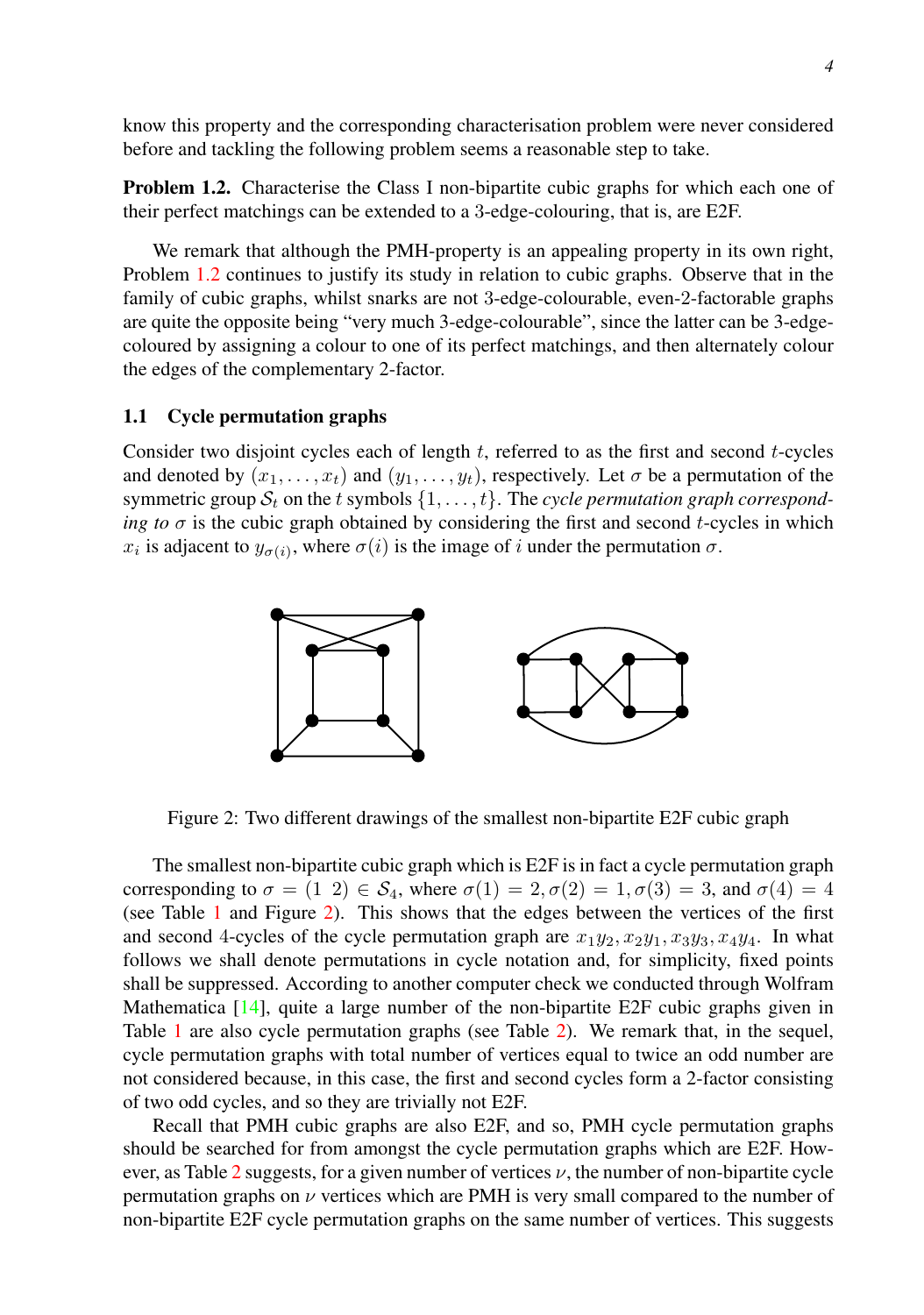|             |    | E2F | <b>PMH</b> |
|-------------|----|-----|------------|
|             | 8  | 1   | 0          |
| of vertices | 12 | 5   | 1          |
|             | 16 | 28  | 2          |
| Ş.          | 20 | 175 | 0          |

<span id="page-4-0"></span>Table 2: The number of non-bipartite cycle permutation graphs with girth at least 4 which are E2F and PMH

that non-bipartite cycle permutation graphs which are PMH are hard to find. As already mentioned, by Theorem [1.1,](#page-2-0) bipartite cubic graphs are trivially E2F but are not necessarily PMH (see for example Figure [1\)](#page-1-0). Although bipartite cubic graphs are not the main scope of this paper, we remark that the number of bipartite cycle permutation graphs which are PMH seems to be very small. By doing a computer check as the one conducted above, the only bipartite cycle permutation graphs having the PMH-property on at most 20 vertices are two: the cube and the bipartite cycle permutation graph on 16 vertices corresponding to the permutation  $(3\ 7)(4\ 8) \in S_8$ .

This work is a first structured attempt at tackling Problem [1.2.](#page-3-0) We give an infinite family of non-bipartite cycle permutation graphs which admit the PMH-property. In Section [2,](#page-4-1) we generalise the smallest cubic graph which is E2F into a family of non-bipartite cycle permutation graphs  $\{\mathcal{P}_n\}_{n\in\mathbb{N}}$  (which we term papillon graphs) whose first member is, in fact, the graph in Figure [2.](#page-3-1) We show that  $\mathcal{P}_n$  is E2F for every  $n \in \mathbb{N}$  and PMH for every even  $n \in \mathbb{N}$ . In Section [3,](#page-14-0) we then generalise further the family of papillon graphs by defining the unbalanced papillon graphs on two parameters r and  $\ell$ , for  $1 \le r < \ell$ . We prove that unbalanced papillon graphs are also E2F for all values of  $r$  and  $\ell$  and PMH if and only if both  $r$  and  $\ell$  are even.

# <span id="page-4-1"></span>2 Papillon graphs

<span id="page-4-2"></span>**Definition 2.1.** For  $n \in \mathbb{N}$ , the  $n^{th}$  *papillon graph*  $\mathcal{P}_n$  is the graph on  $8n$  vertices such that  $V(\mathcal{P}_n) = \{u_1, \ldots, u_{4n}, v_1, \ldots, v_{4n}\},$  where:

- (i)  $(u_1, u_2, \ldots, u_{4n})$  is a cycle of length  $4n$ ;
- (ii)  $u_i$  is adjacent to  $v_i$ , for each  $i \in [4n]$ ; and
- (iii) if  $n = 1$ , then  $(v_1, v_2, v_4, v_3)$  is a cycle of length 4, whereas if  $n \geq 2$ , then the adjacencies between the vertices  $v_i$ , for  $i \in [4n]$ , form a cycle of length  $4n$  given by the edge set

$$
\{v_{2i-1}v_{2i}: i \in [2n]\} \cup \{v_{2i-1}v_{2i+2}: i \in [2n-1] \setminus \{n\}\} \cup \{v_2v_{2n+2}, v_{2n-1}v_{4n-1}\}.
$$

The papillon graph  $\mathcal{P}_n$  for  $n \geq 2$  is depicted in Figure [3.](#page-5-0) The 4n-cycle induced by the vertices  $\{u_i : i \in [4n]\}$  is referred to as the *outer-cycle*, whilst the 4*n*-cycle induced by the vertices  $\{v_i : i \in [4n]\}$  is referred to as the *inner-cycle*. The edges on these two  $4n$ cycles are said to be the *outer-edges* and *inner-edges* accordingly, whilst the edges  $u_i v_i$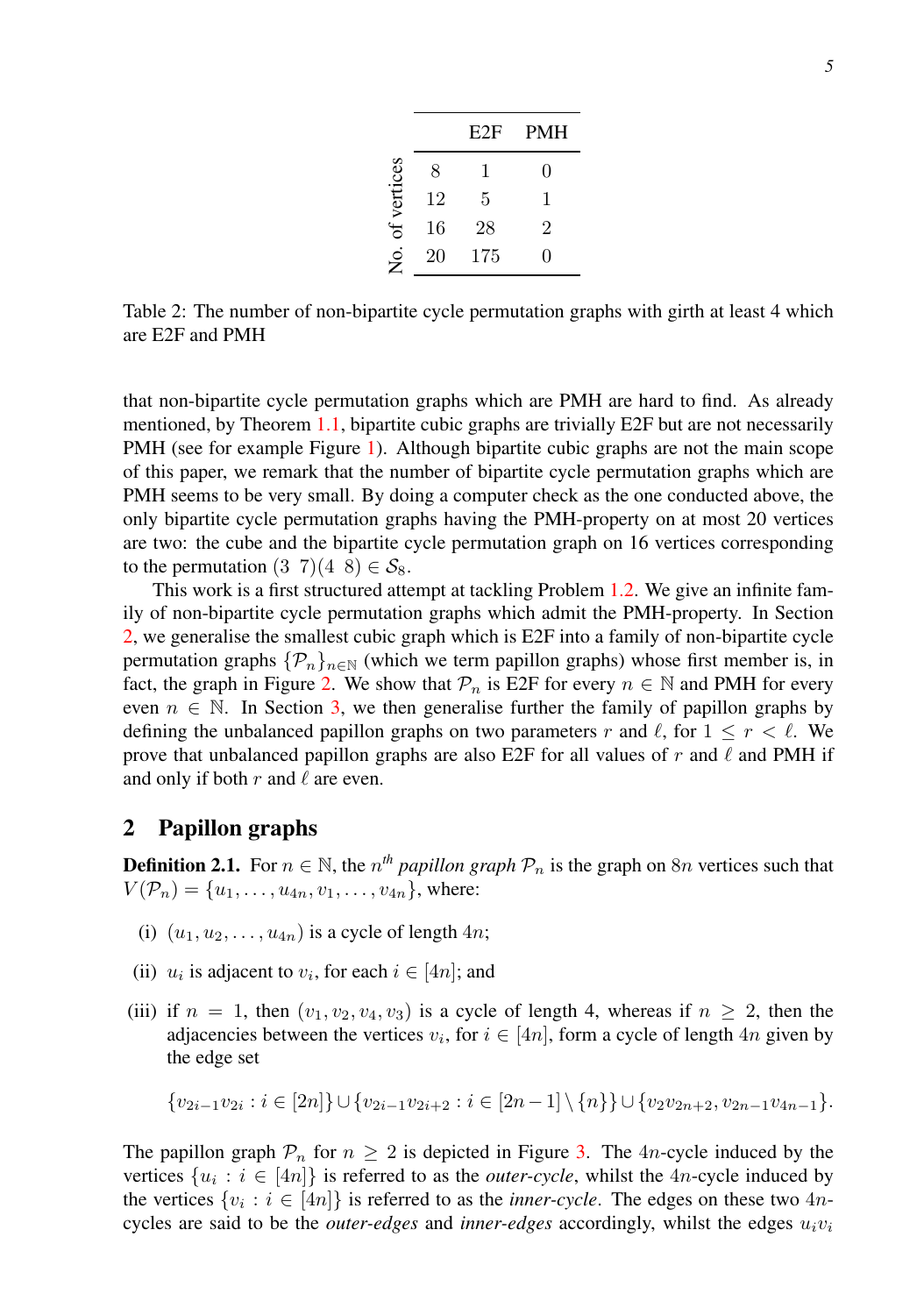are referred to as *spokes*. The edges  $u_1u_{4n}$ ,  $v_{2n-1}v_{4n-1}$ ,  $v_2v_{2n+2}$ ,  $u_{2n}u_{2n+1}$ , are denoted by a, b, c, d, respectively, and we shall also denote the set  $\{a, b, c, d\}$  by X. The set X is referred to as the *principal* 4-edge-cut of  $P_n$ .

<span id="page-5-0"></span>

Figure 3: The papillon graph  $\mathcal{P}_n$ , for  $n \geq 2$ 

The graph in Figure [2](#page-3-1) is actually the first papillon graph  $P_1$ , and in Figure [4](#page-6-0) we depict the papillon graph  $P_3$ . We first note that these graphs are non-bipartite since the cycle  $(u_1, u_2, \ldots, u_{2n}, u_{2n+1}, v_{2n+1}, v_{2n+2}, v_2, v_1)$  is a cycle of  $\mathcal{P}_n$  on  $2n+5$  vertices. Furthermore, since  $\{u_i : i \in [4n]\}$  and  $\{v_i : i \in [4n]\}$  induce two disjoint  $4n$ -cycles in  $\mathcal{P}_n$ , and since every vertex belonging to the outer-cycle is adjacent to exactly one vertex on the inner-cycle, there exists an isomorphism  $\pi$  between the papillon graph  $\mathcal{P}_n$  and a cycle permutation graph corresponding to some  $\sigma \in S_{4n}$  satisfying  $\pi(x_i) = u_i$  and  $\pi(y_i) = v_{\sigma^{-1}(i)}$ , for each  $i \in [4n]$ . In fact, the  $n^{\text{th}}$  papillon graph  $\mathcal{P}_n$  is the cycle permutation graph corresponding to the permutation  $\sigma_1 := (1 \ 2)$  when  $n = 1$ , to  $\sigma_2 := (1 \ 2)(3 \ 4)(5 \ 7)(6 \ 8)$ when  $n = 2$ , and to  $\sigma_n := (1 \ 2) \dots (2n-1 \ 2n)(2n+1 \ 4n-1)(2n+2 \ 4n)(2n+1 \ 4n-1)$  $3 \ 4n-3$  $(2n+4 \ 4n-2)...(\alpha \beta)$ , otherwise, where  $(\alpha \beta) = (3n \ 3n+2)$  if n is even, and  $(\alpha \beta) = (3n - 1 \ 3n + 3)$  if n is odd. We remark that  $\sigma_n$  has no fixed points when n is even, but, when n is odd,  $3n$  and  $3n + 1$  are fixed points of the permutation, and thus, in this case,  $x_{3n}$  is adjacent to  $y_{3n}$  and  $x_{3n+1}$  is adjacent to  $y_{3n+1}$  in  $\mathcal{P}_n$ . Note that since  $\sigma_n$  is an involution for all positive integers n, the isomorphism  $\pi$  mentioned above can be rewritten as follows:  $\pi(x_i) = u_i$  and  $\pi(y_i) = v_{\sigma(i)}$ , for each  $i \in [4n]$ . Moreover, the papillon graph  $\mathcal{P}_n$  admits a natural automorphism  $\psi$  which exchanges the two cycles, given by  $\psi(u_i) = v_{\sigma_n(i)}$  and  $\psi(v_i) = u_{\sigma_n(i)}$ , for each  $i \in [4n]$ . In fact, the function  $\psi$  is clearly bijective. Moreover, it maps edges of the outer-cycle to edges of the inner-cycle (and vice-versa), and maps spokes to spokes, since the edges  $u_i v_i$  are mapped to  $u_{\sigma_n(i)} v_{\sigma_n(i)}$ .

Before proceeding we introduce multipoles which generalise the notion of graphs. This will become useful when describing papillon graphs. A *multipole* Z consists of a set of vertices  $V(\mathcal{Z})$  and a set of generalised edges such that each generalised edge is either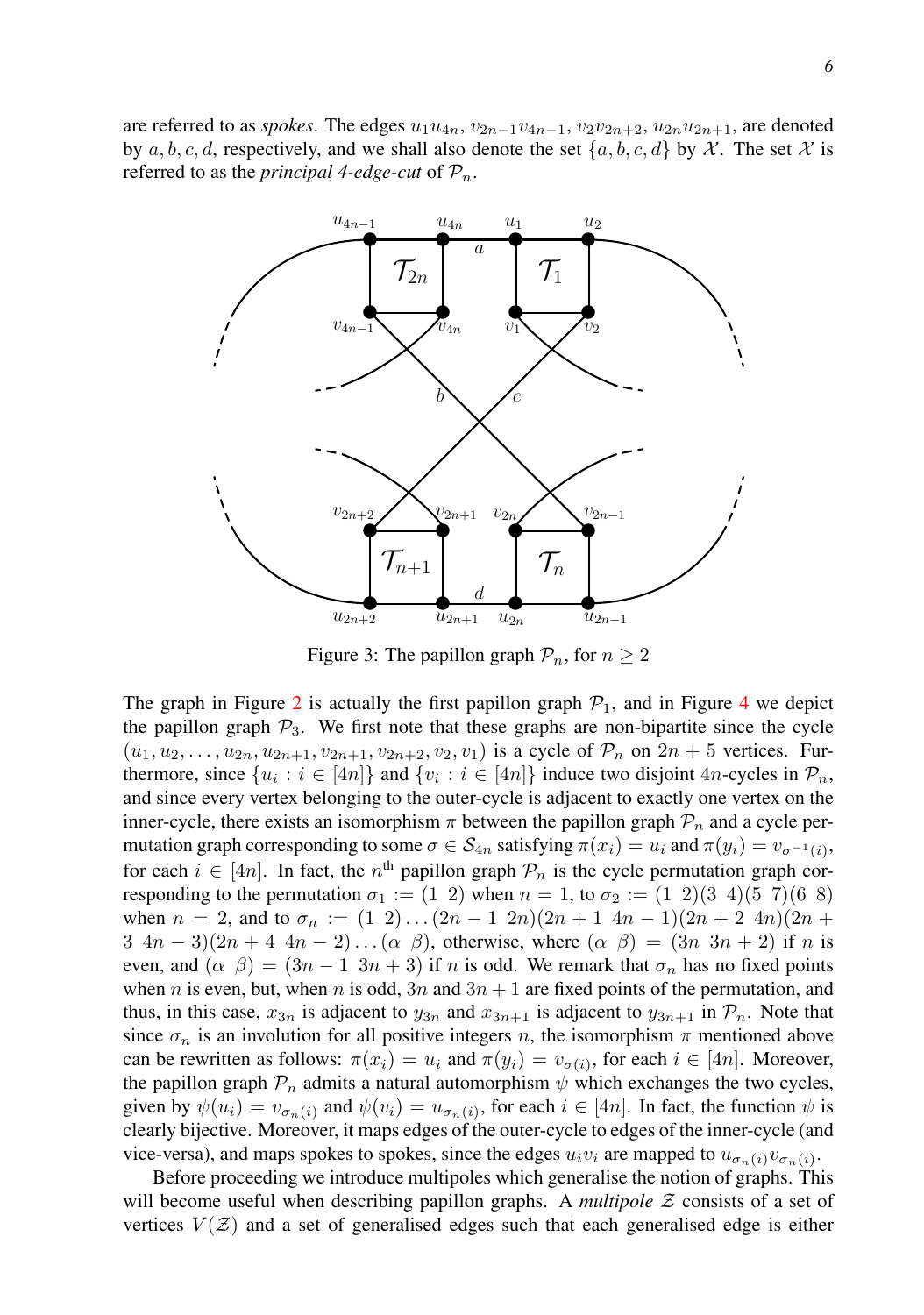<span id="page-6-0"></span>

Figure 4: The papillon graph  $P_3$  on 24 vertices

an edge in the usual sense (that is, it has two endvertices) or a semiedge. A *semiedge* is a generalised edge having exactly one endvertex. The set of semiedges of  $\mathcal Z$  is denoted by  $\partial \mathcal Z$ whilst the set of edges of  $Z$  having two endvertices is denoted by  $E(Z)$ . Two semiedges are *joined* if they are both deleted and their endvertices are made adjacent. A k*-pole* is a multipole with k semiedges. A perfect matching M of a k-pole  $\mathcal Z$  is a subset of generalised edges of  $Z$  such that every vertex of  $Z$  is incident with exactly one generalised edge of  $M$ . In what follows, we shall construct papillon graphs by joining together semiedges of a number of multipoles. In this sense, given a perfect matching  $M$  of a graph  $G$ , and a multipole  $\mathcal Z$  used as a building block to construct  $G$ , we shall say that M contains a semiedge e of the multipole Z, if M contains the edge in G obtained by joining e to another semiedge in the process of constructing G.

The 4-pole Z with vertex set  $\{z_1, z_2, z_3, z_4\}$ , such that  $E(Z)$  induces the 4-cycle  $(z_1, z_2, z_3, z_4)$  and with exactly one semiedge incident to each of its vertices is referred to as a  $C_4$ -pole (see Figure [5\)](#page-7-0). For each  $i \in [4]$ , let the semiedge incident to  $z_i$  be denoted by  $f_i$ . The semiedges  $f_1$  and  $f_2$  are referred to as the *upper left semiedge* and the *upper right semiedge* of  $Z$ , respectively. On the other hand, the semiedges  $f_3$  and  $f_4$  are referred to as the *lower left semiedge* and the *lower right semiedge* of Z, respectively (see Figure [5\)](#page-7-0).

For some integer  $n \geq 1$ , let  $\mathcal{Z}_1, \ldots, \mathcal{Z}_n$  be n copies of the above  $C_4$ -pole  $\mathcal{Z}$ . For each  $j \in [n]$ , let  $V(\mathcal{Z}_j) = \{z_1^j, z_2^j, z_3^j, z_4^j\}$ , and let  $f_1^j, f_2^j, f_3^j, f_4^j$  be the semiedges of  $\mathcal{Z}_j$ respectively incident to  $z_1^j$ ,  $z_2^j$ ,  $z_3^j$ ,  $z_4^j$  such that  $f_1^j$  and  $f_2^j$  are the upper left and upper right semiedges of  $\mathcal{Z}_j$ , whilst  $f_3^j$  and  $f_4^j$  are the lower left and lower right semiedges of  $\mathcal{Z}_j$ . A *chain of*  $C_4$ -*poles* of length  $n \ge 2$ , is the 4-pole obtained by respectively joining  $f_2^j$  and  $f_4^j$  (upper and lower right semiedges of  $\mathcal{Z}_j$ ) to  $f_1^{j+1}$  and  $f_3^{j+1}$  (upper and lower left semiedges of  $\mathcal{Z}_{i+1}$ ), for every  $j \in [n-1]$ . When  $n = 1$ , a chain of  $C_4$ -poles of length 1 is just a  $C_4$ -pole. For simplicity, we shall refer to a chain of  $C_4$ -poles of length n, as a n-chain of  $C_4$ -poles, or simply a *n*-chain. The semiedges  $f_1^1$  and  $f_3^1$  (similarly,  $f_2^n$  and  $f_4^n$ ) are referred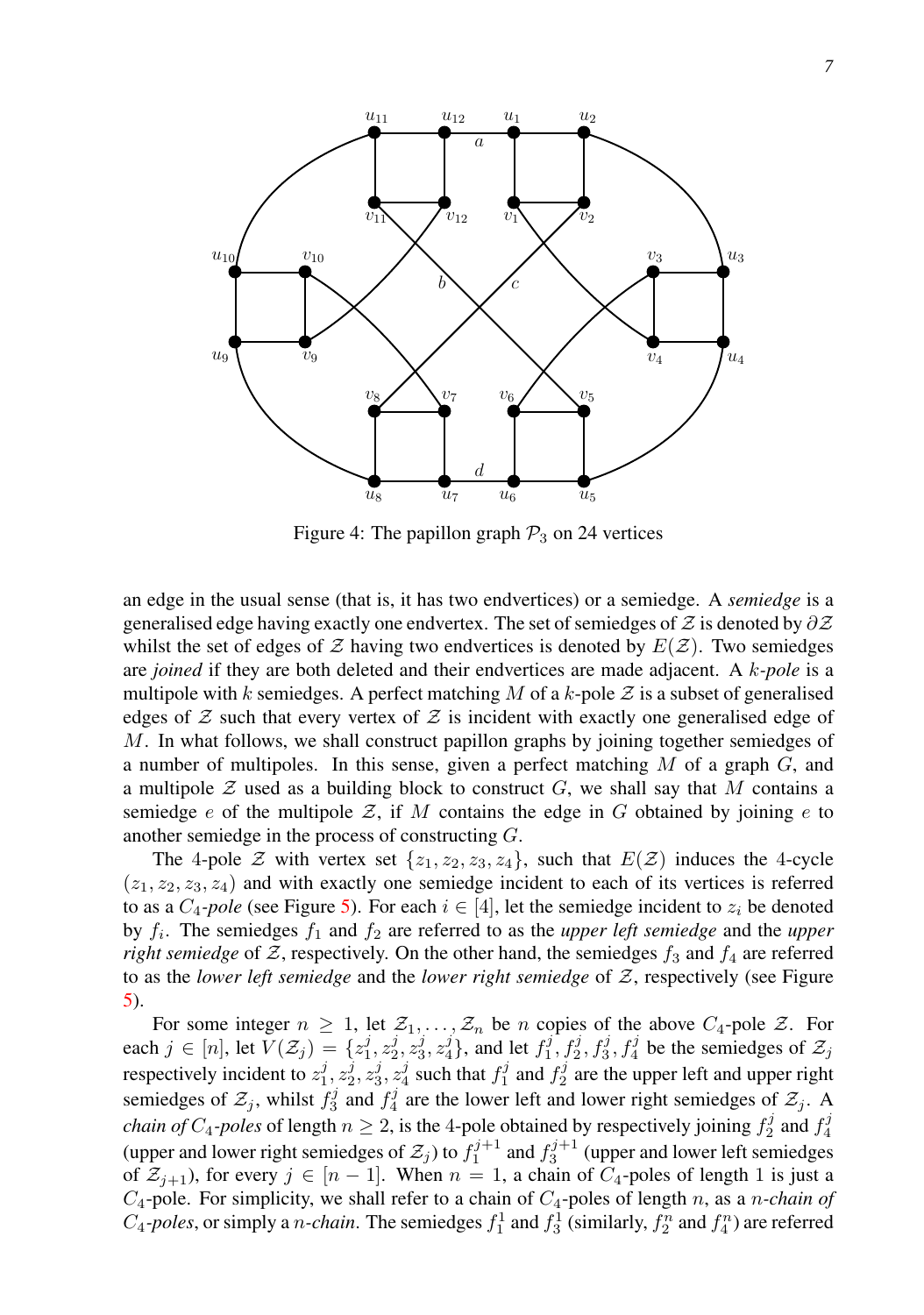<span id="page-7-0"></span>

Figure 5: A  $C_4$ -pole  $\mathcal Z$  and the 4-pole  $\mathcal T_i$  in  $\mathcal P_n$ 

to as the upper left and lower left (respectively, upper right and lower right) semiedges of the *n*-chain. A chain of  $C_4$ -poles of any length has exactly four semiedges. For simplicity, when we say that  $e_1, e_2, e_3, e_4$  are the four semiedges of a chain  $\mathcal{Z}'$  of  $C_4$ -poles (possibly of length 1), we mean that  $e_1$  and  $e_2$  are respectively the upper left and upper right semiedges of  $\mathcal{Z}'$ , whilst  $e_3$  and  $e_4$  are respectively the lower left and lower right semiedges of the same chain  $\mathcal{Z}'$  (see Figure [6\)](#page-7-1). The semiedges  $e_1$  and  $e_2$  (similarly,  $e_3$  and  $e_4$ ) are referred to collectively as the *upper semiedges* (respectively, *lower semiedges*) of  $\mathcal{Z}'$ . In a similar way, the semiedges  $e_1$  and  $e_3$  (similarly,  $e_2$  and  $e_4$ ) are referred to collectively as the *left* semiedges (respectively, right semiedges) of  $\mathcal{Z}'$ .

<span id="page-7-1"></span>

Figure 6: A chain of  $C_4$ -poles of length 3 having semiedges  $e_1, e_2, e_3, e_4$ 

In order to construct the papillon graph  $\mathcal{P}_n$  using  $C_4$ -poles as building blocks, for each  $j \in [2n]$ , we consider the 4-pole  $\mathcal{T}_j$  arising from the cycle  $(u_{2j-1}, u_{2j}, v_{2j}, v_{2j-1})$  of  $\mathcal{P}_n$ , whose semiedges are  $e_1^j, e_2^j, e_3^j, e_4^j$  as in Figure [5.](#page-7-0) The two *n*-chains giving rise to  $\mathcal{P}_n$ consist of  $\mathcal{T}_1, \ldots, \mathcal{T}_n$  (referred to as the *right n-chain* of  $\mathcal{P}_n$ ), and  $\mathcal{T}_{n+1}, \ldots, \mathcal{T}_{2n}$  (referred to as the *left n*-chain of  $\mathcal{P}_n$ ), which have semiedges  $e_1^1, e_2^n, e_3^1, e_4^n$ , and  $e_1^{n+1}, e_2^{2n}, e_3^{n+1}, e_4^{2n}$ , respectively. The papillon graph  $\mathcal{P}_n$  is then obtained by joining the semiedges in pairs as follows:  $e_1^1$  to  $e_2^{2n}$ ,  $e_2^n$  to  $e_1^{n+1}$ ,  $e_3^1$  to  $e_3^{n+1}$ , and  $e_4^n$  to  $e_4^{2n}$ .

## 2.1 Main results

Let M be a perfect matching of  $\mathcal{P}_n$ . Since  $\mathcal{X} = \{a, b, c, d\}$  is a 4-edge-cut of  $\mathcal{P}_n$ ,  $|M \cap$  $|\mathcal{X}| \equiv 0 \pmod{2}$ , that is,  $|M \cap \mathcal{X}|$  is 0, 2 or 4. The following is a useful lemma which shall be used frequently in the results that follow.

<span id="page-7-2"></span>**Lemma 2.2.** Let M be a perfect matching of the papillon graph  $\mathcal{P}_n$  and let X be its *principal 4-edge-cut. If*  $|M \cap \mathcal{X}| = k$ *, then*  $|M \cap \partial \mathcal{T}_i| = k$ *, for each*  $j \in [2n]$ *.* 

*Proof.* Let M be a perfect matching of  $\mathcal{P}_n$ . We first note that the left semiedges of a  $C_4$ pole are contained in a perfect matching if and only if the right semiedges of the  $C_4$ -pole are contained in the same perfect matching. The lemma is proved by considering three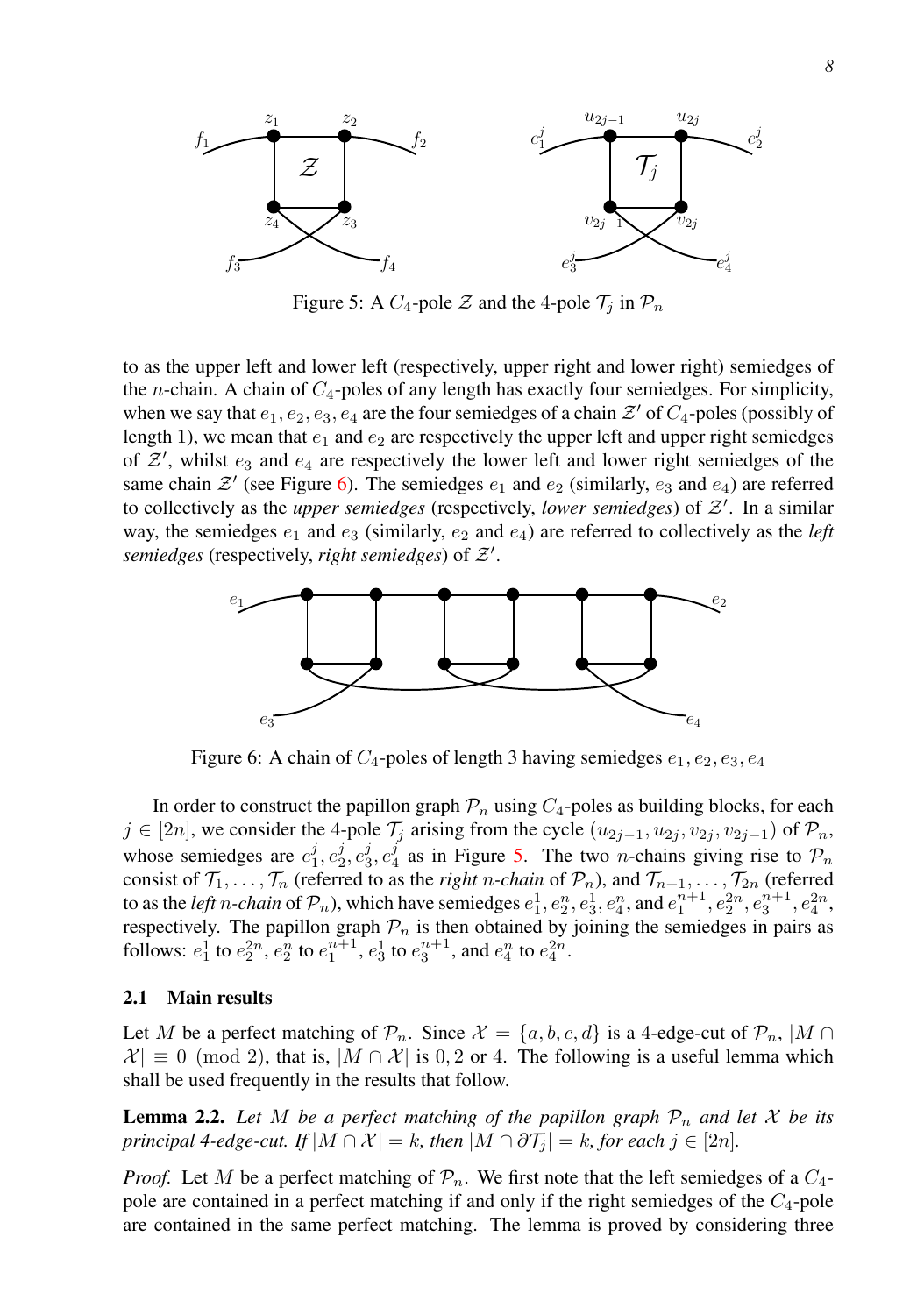cases depending on the possible values of k, that is, 0, 2 or 4. When  $n = 1$ , the result clearly follows since X is made up by joining  $\partial \mathcal{T}_1$  and  $\partial \mathcal{T}_2$  accordingly. So assume  $n \geq 2$ .

#### Case I.  $k = 0$ .

Since a and c do not belong to M, the left semiedges of  $\mathcal{T}_1$  are not contained in M, and so M cannot contain its right semiedges. Therefore,  $|M \cap \partial T_1| = 0$ . Consequently, the left semiedges of  $\mathcal{T}_2$  are not contained in M implying again that  $|M \cap \partial \mathcal{T}_2| = 0$ . By repeating the same argument up till the  $n^{\text{th}}$   $C_4$ -pole, we have that  $|M \cap \partial \mathcal{T}_j| = 0$ , for every  $j \in [n]$ . By noting that  $c$  and  $d$  do not belong to  $M$  and repeating a similar argument to the 4-poles in the left *n*-chain, we can deduce that  $|M \cap \partial \mathcal{T}_j| = 0$  for every  $j \in [2n]$ .

## Case II.  $k = 4$ .

Since a and c belong to M, the left semiedges of  $\mathcal{T}_1$  are contained in M, and so M contains its right semiedges as well. Therefore,  $|M \cap \partial T_1| = 4$ . Consequently, the left semiedges of  $\mathcal{T}_2$  are contained in M implying again that  $|M \cap \partial \mathcal{T}_2| = 4$ . As in Case I, by noting that both c and d belong to  $M$  and repeating a similar argument to the 4-poles in the left *n*-chain, we can deduce that  $|M \cap \partial \mathcal{T}_i| = 4$  for every  $j \in [2n]$ .

## Case III.  $k = 2$ .

We first claim that when  $k = 2$ ,  $M \cap \mathcal{X}$  must be equal to  $\{a, d\}$  or  $\{b, c\}$ . For, suppose that  $M \cap \mathcal{X} = \{a, c\}$ , without loss of generality. This means that the right semiedges of  $\mathcal{T}_1$  are also contained in M, implying that  $|M \cap \partial T_1| = 4$ . This implies that the left semiedges of  $\mathcal{T}_2$  are contained in M, which forces  $|M \cap \partial \mathcal{T}_j|$  to be equal to 4, for every  $j \in [2n]$ . In particular,  $|M \cap \partial T_n| = 4$ , implying that the edges b and d belong to M, a contradiction since  $M \cap \mathcal{X} = \{a, c\}$ . This proves our claim. Since the natural automorphism  $\psi$  of  $\mathcal{P}_n$ , which exchanges the outer- and inner-cycles, exchanges also  $\{a, d\}$  with  $\{b, c\}$ , without loss of generality, we may assume that  $M \cap \mathcal{X} = \{a, d\}$ . Since  $c \notin M$ ,  $1 \leq |M \cap \partial \mathcal{T}_1| < 4$ . But,  $\partial \mathcal{T}_1$  corresponds to a 4-edge-cut in  $\mathcal{P}_n$ , and so, by using a parity argument,  $|M \cap \partial \mathcal{T}_1|$ must be equal to 2, implying that exactly one of the right semiedges of  $\mathcal{T}_1$  is contained in M. This means that exactly one left semiedge of  $\mathcal{T}_2$  is contained in M, and consequently, by a similar argument now applied to  $\mathcal{T}_2$ , we obtain  $|M \cap \partial \mathcal{T}_2| = 2$ . By repeating the same argument and noting that  $\mathcal{T}_{n+1}$  has exactly one left semiedge (corresponding to the edge d) contained in M, one can deduce that  $|M \cap \partial \mathcal{T}_j| = 2$  for every  $j \in [2n]$ . □

The following two results are two consequences of the above lemma and they both follow directly from the proof of Case III. In a few words, if a perfect matching M of  $\mathcal{P}_n$  intersects its principal 4-edge-cut in exactly two of its edges, then these two edges are either the pair  $\{a, d\}$  or the pair  $\{b, c\}$ , and, for every  $j \in [2n]$ , M contains only one pair of semiedges of  $\mathcal{T}_j$  which does not consist of the pair of left semiedges of  $\mathcal{T}_j$  nor the pair of right semiedges of  $\mathcal{T}_i$ .

<span id="page-8-1"></span>**Corollary 2.3.** Let M be a perfect matching of  $\mathcal{P}_n$  and let X be its principal 4-edge-cut.  $I_f^{\dagger} |M \cap \mathcal{X}| = 2$ , then  $M \cap \mathcal{X}$  is equal to  $\{a, d\}$  or  $\{b, c\}$ .

<span id="page-8-0"></span>**Corollary 2.4.** Let M be a perfect matching of  $\mathcal{P}_n$  and let X be its principal 4-edge-cut *such that*  $|M \cap \mathcal{X}| = 2$ *. For each*  $j \in [2n]$ *, M contains exactly one of the following sets of* semiedges:  $\{e_1^j,e_2^j\},\{e_3^j,e_4^j\},\{e_1^j,e_4^j\},\{e_2^j,e_3^j\},$  that is, of all possible pairs of semiedges *of*  $\mathcal{T}_j$ ,  $\{e_1^j, e_3^j\}$  *and*  $\{e_2^j, e_4^j\}$  *cannot be contained in*  $M$ .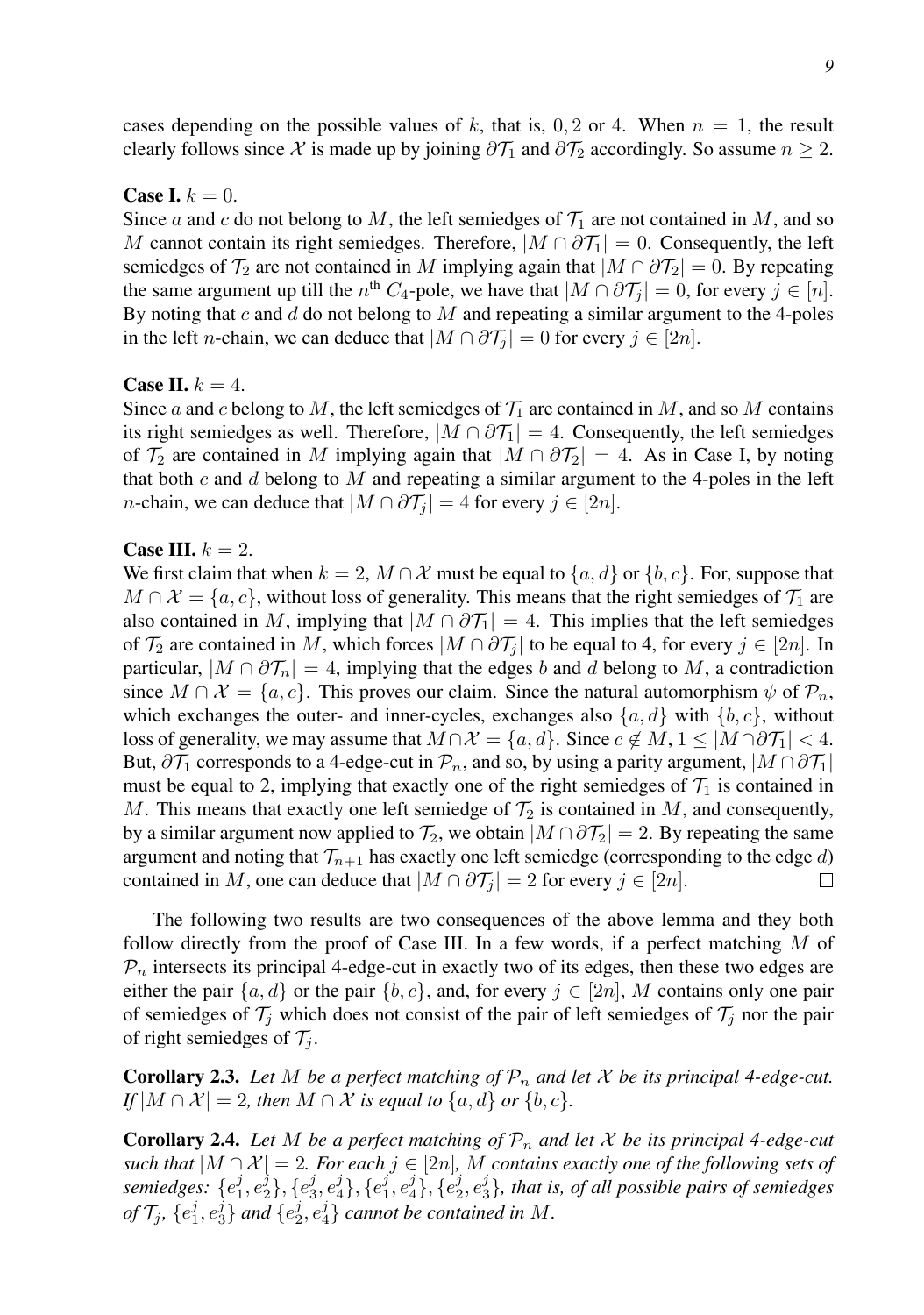In the sequel, the process of traversing one path after another shall be called *concatenation of paths*. If two paths  $P$  and  $Q$  have endvertices  $x, y$  and  $y, z$ , respectively, we write  $PQ$  to denote the path starting at x and ending at z obtained by traversing P and then Q. Without loss of generality, if x is adjacent to y, that is, P is a path on two vertices, we may write  $xyQ$  instead of  $PQ$ .

<span id="page-9-1"></span>**Lemma 2.5.** *Let*  $M_1$  *be a perfect matching of*  $\mathcal{P}_n$  *such that*  $|M_1 \cap \mathcal{X}| = 2$ *.* 

- *(i) There exists a perfect matching*  $M_2$  *of*  $\mathcal{P}_n$  *such that*  $|M_2 \cap \mathcal{X}| = 2$  *and*  $M_1 \cap M_2 = \emptyset$ *.*
- *(ii) The complementary* 2-factors of  $M_1$  *and*  $M_2$  *are both Hamiltonian cycles.*

*Proof.* (i) Since  $|M_1 \cap \mathcal{X}| = 2$ , by Lemma [2.2](#page-7-2) we get that  $|M_1 \cap \partial \mathcal{T}_i| = 2$  for every  $j \in [2n]$ . For each j, let  $P^{(j)}$  be the subgraph of  $\mathcal{P}_n$  which is induced by  $E(\mathcal{T}_j) - M_1$ . Note that  $\bigcup_{j=1}^{2n} V(P^{(j)}) = V(\mathcal{P}_n)$ . By Corollary [2.4,](#page-8-0) each  $P^{(j)}$  is a path of length 3. Letting N be the unique perfect matching of  $\mathcal{P}_n$  which intersects each  $E(P^{(j)})$  in exactly two edges, we note that  $M_1 \cap N = \emptyset$ . Let  $M_2 = E(\mathcal{P}_n) - (M_1 \cup N)$ . Since  $M_1$  and N are two disjoint perfect matchings,  $M_2$  is also a perfect matching of  $\mathcal{P}_n$  and, in particular,  $M_2$  contains  $\mathcal{X} - (M_1 \cap \mathcal{X})$ . Thus,  $|M_2 \cap \mathcal{X}| = 2$  and  $M_1 \cap M_2 = \emptyset$ , proving part (i).

<span id="page-9-0"></span>

Figure 7: Perfect matching  $M_1$  (bold edges) with  $|M_1 \cap X| = 2$  and its complementary 2-factor (highlighted edges)

(ii) Let  $M_2$  be as in part (i), that is,  $|M_2 \cap \mathcal{X}| = 2$  and  $M_1 \cap M_2 = \emptyset$ . When  $n = 1$ , the result clearly follows. So assume  $n \geq 2$ . For distinct i and j in [2n], let  $Q^{(i,j)}$  be the subgraph of  $\mathcal{P}_n$  which is induced by  $M_2 \cap \{xy \in E(\mathcal{P}_n) : x \in V(\mathcal{T}_i), y \in V(\mathcal{T}_i)\}\)$ , that is,  $E(Q^{(i,j)})$  is either empty or consists of exactly one edge, that is,  $Q^{(i,j)}$  is a path of length 1. When  $M_1 \cap \mathcal{X} = \{a, d\}$ , we can form a Hamiltonian cycle of  $\mathcal{P}_n$  (not containing  $M_1$ ) by considering the following concatenation of paths:

$$
P^{(1)}Q^{(1,2)}\ldots Q^{(n-1,n)}P^{(n)}Q^{(n,2n)}P^{(2n)}Q^{(2n,2n-1)}\ldots P^{(n+1)}Q^{(n+1,1)},
$$

where  $Q^{(1,2)}$  and  $Q^{(2n,2n-1)}$  are respectively followed by  $P^{(2)}$  and  $P^{(2n-1)}$ , and,  $Q^{(n,2n)}$ and  $Q^{(n+1,1)}$  consist of the edges b and c, respectively. On the other hand, when  $M_1 \cap \mathcal{X} =$  ${b, c}$ , we can form a Hamiltonian cycle of  $P_n$  (not containing  $M_1$ ) by considering the following concatenation of paths:

$$
P^{(1)}Q^{(1,2)}\ldots Q^{(n-1,n)}P^{(n)}Q^{(n,n+1)}P^{(n+1)}Q^{(n+1,n+2)}\ldots P^{(2n)}Q^{(2n,1)},
$$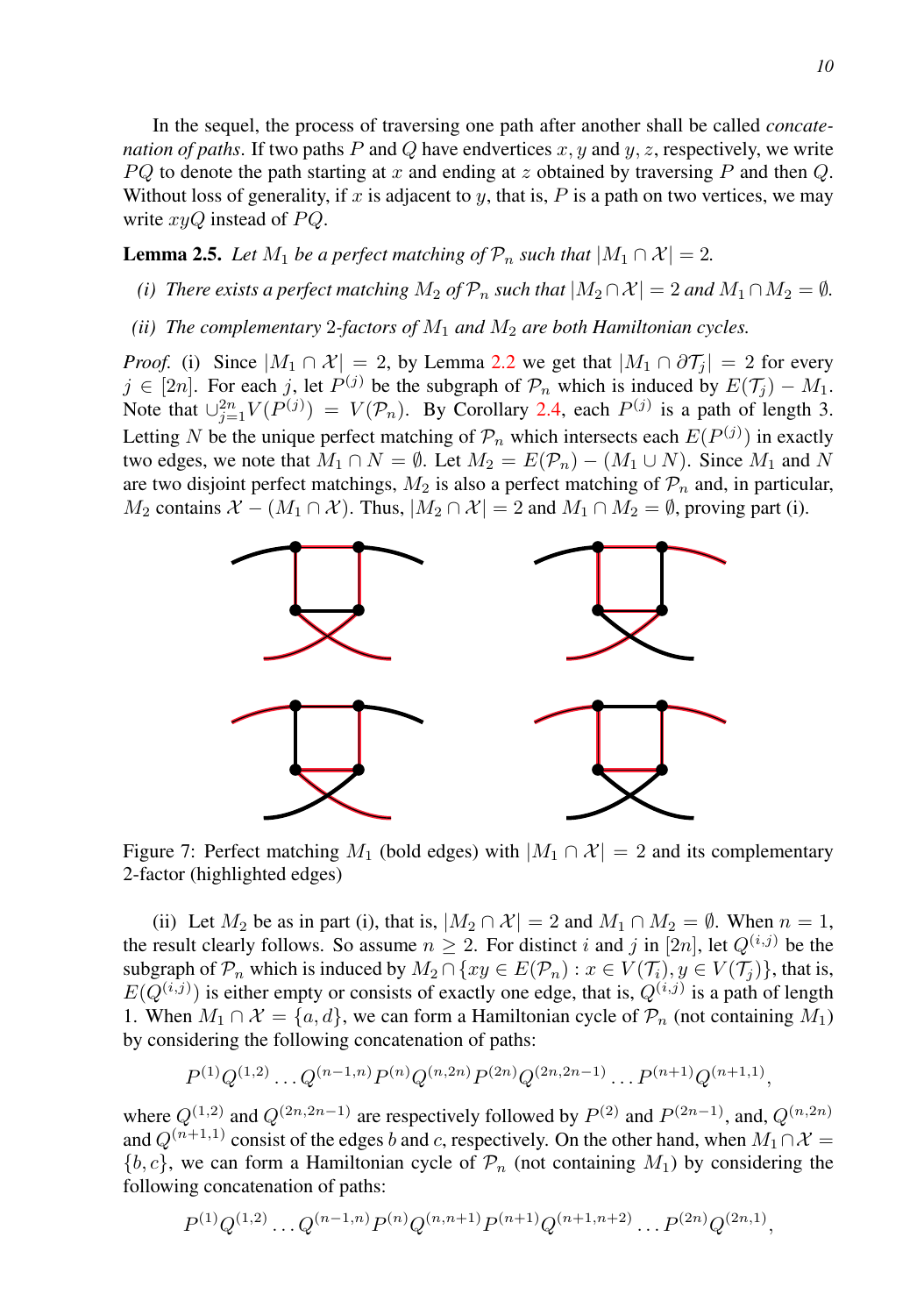where  $Q^{(1,2)}$  and  $Q^{(n+1,n+2)}$  are respectively followed by  $P^{(2)}$  and  $P^{(n+2)}$ , and,  $Q^{(n,n+1)}$ and  $Q^{(2n,1)}$  consist of the edges d and a, respectively. Thus, the complementary 2-factor of  $M_1$  is a Hamiltonian cycle. This is depicted in Figure [7.](#page-9-0) The proof that the complementary 2-factor of  $M_2$  is a Hamiltonian cycle follows analogously.  $\Box$ 

<span id="page-10-0"></span>**Theorem 2.6.** *The papillon graphs*  $\{\mathcal{P}_n\}_{n\in\mathbb{N}}$  *are E2F.* 

*Proof.* Let  $M_1$  be a perfect matching of  $\mathcal{P}_n$ . In order to show that  $\mathcal{P}_n$  is E2F it suffices to show that the complementary 2-factor of  $M_1$  consists only of even cycles. Equivalently, by Theorem [1.1,](#page-2-0) we can show that  $\mathcal{P}_n$  admits a perfect matching N such that  $M_1 \cap N = \emptyset$ . We consider three cases, depending on  $|M_1 \cap \mathcal{X}|$ .

**Case I.**  $|M_1 \cap \mathcal{X}| = 0$ 

By Lemma [2.2,](#page-7-2) for each  $j \in [2n]$ ,  $|M_1 \cap \partial T_j| = 0$ , and consequently,  $|M_1 \cap E(T_j)| = 2$ . Since  $M_1$  is a perfect matching,  $E(\mathcal{T}_j) - M_1$  is a matching consisting of two edges, for each  $j \in [2n]$ . Letting  $M_2 = (\cup_{j=1}^{2n} E(\mathcal{T}_j)) - M_1$ , we obtain a perfect matching of  $\mathcal{P}_n$ , since  $|M_2| = \frac{|V(\mathcal{P}_n)|}{2}$ . Moreover,  $M_1 \cap M_2 = \emptyset$  by definition of  $M_2$ , proving Case I.

Case II.  $|M_1 \cap \mathcal{X}| = 2$ By Lemma [2.2,](#page-7-2) the complementary 2-factor of  $M_1$  is a Hamiltonian cycle, and so, since  $V(\mathcal{P}_n)$  is even, the result follows.

**Case III.**  $|M_1 \cap \mathcal{X}| = 4$ The complementary 2-factor of  $M_1$  consists of  $2n$  4-cycles, implying that the complementary 2-factor consists of even cycles only. П

<span id="page-10-1"></span>**Proposition 2.7.** Let n be a positive odd integer. Then, the papillon graph  $\mathcal{P}_n$  is not PMH.

*Proof.* Consider the following perfect matching of the papillon graph  $P_n$ .

$$
M = \bigcup_{i=1}^{2n} \{u_{2i-1}u_{2i}, v_{2i-1}v_{2i}\}.
$$

It is clear that when  $n = 1$ , the perfect matching M cannot be extended to a Hamiltonian cycle of the papillon graph  $\mathcal{P}_1$ . So assume that  $n \geq 3$ . We claim that M cannot be extended to a Hamiltonian cycle of  $P_n$ . For, let F be a 2-factor of  $P_n$  containing M. Since  $u_1u_2 \in M$  and  $\mathcal{P}_n$  is cubic, F contains exactly one of the following two edges:  $u_1u_{4n}$ or  $u_1v_1$ . In the former case, if  $u_1u_{4n} \in E(F)$ , then,  $u_{2n}u_{2n+1}$  and all the edges of the outer- and inner-cycle will belong to F (at the same time, the choice of  $u_1u_{4n}$  forbids all the spokes of  $\mathcal{P}_n$  to belong to F), yielding two disjoint cycles each of length 4n. In the latter case, if  $u_1v_1 \in E(F)$ , then F must also contain all spokes  $u_i v_i$ , for  $1 < i \le 4n$ . In fact, the subgraph induced by the set of spokes is exactly the complement of the 2-factor obtained in the former case. Consequently,  $F$  will consist of  $2n$  disjoint 4-cycles. □

Consider  $\mathcal{P}_n$ , with  $n \geq 2$ , and let M be a perfect matching of  $\mathcal{P}_n$  with  $M \cap \mathcal{X} = 0$ , which by Lemma [2.2](#page-7-2) implies that  $|M_2 \cap \partial T_j| = 0$  for all  $j \in [2n]$ . Now consider  $j \in$  $[2n] \setminus \{n, 2n\}$  and let  $\mathcal{T}_{(i,j+1)}$  denote a 2-chain composed of  $\mathcal{T}_j$  and  $\mathcal{T}_{j+1}$  We say that  $\mathcal{T}_{(i,i+1)}$  is *symmetric with respect to* M if exactly one of the following occurs:

(i) 
$$
\{u_{2j-1}v_{2j-1}, u_{2j}v_{2j}, u_{2j+1}v_{2j+1}, u_{2j+2}v_{2j+2}\} \subset M
$$
; or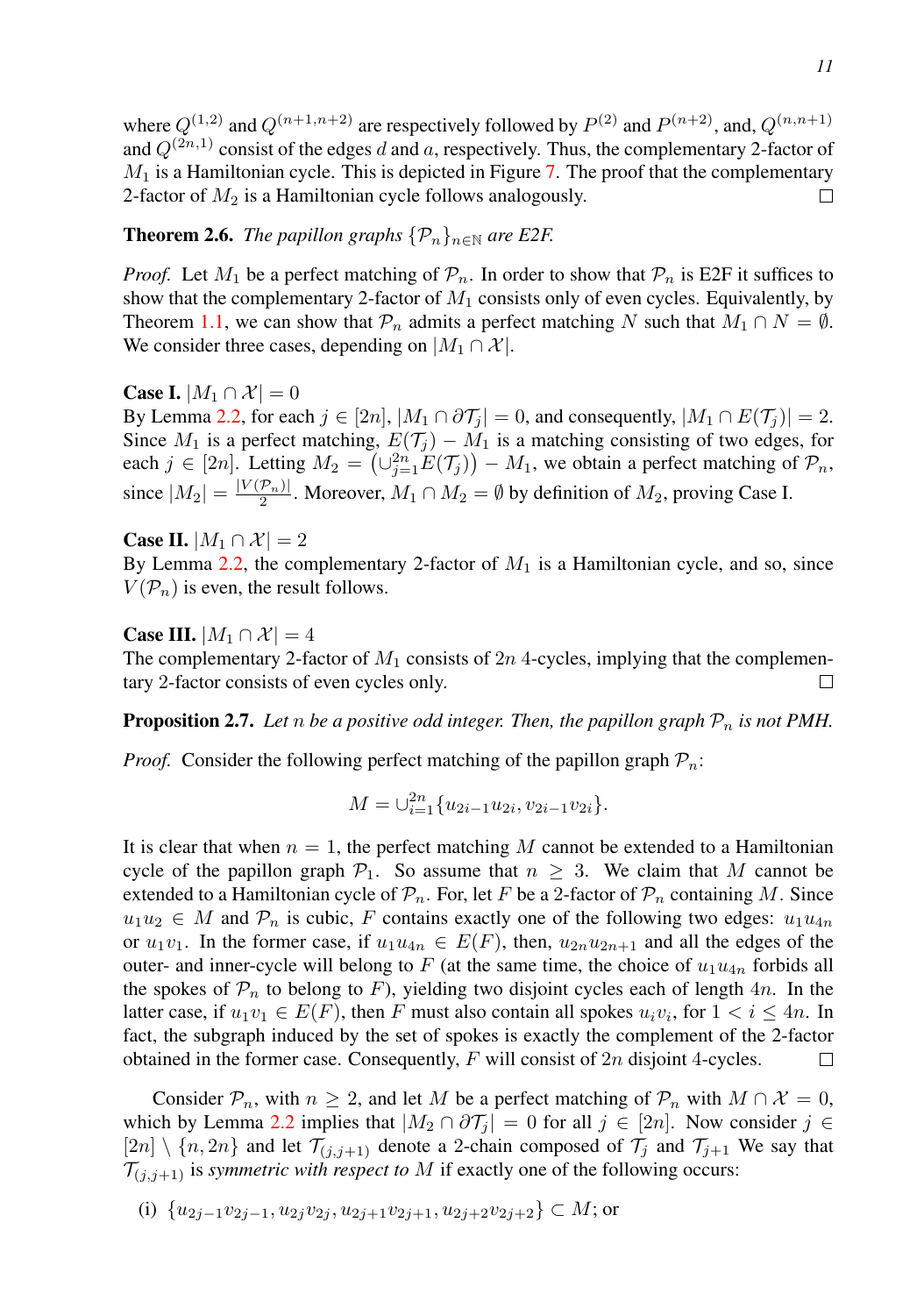(ii)  ${u_{2j-1}u_{2j}, v_{2j-1}v_{2j}, u_{2j+1}u_{2j+2}, v_{2j+1}v_{2j+2}} \subset M$ .

If neither (i) nor (ii) occur,  $\mathcal{T}_{(i,j+1)}$  is said to be *asymmetric with respect to* M. This is shown in Figure [8.](#page-11-0)

<span id="page-11-0"></span>

Figure 8: Symmetric and asymmetric 2-chains with the bold edges belonging to M

<span id="page-11-1"></span>**Remark 2.8.** Let  $n \geq 2$ . Consider a perfect matching  $M_1$  of  $\mathcal{P}_n$  such that  $M_1$  does not intersect the principal 4-edge-cut X of  $\mathcal{P}_n$ , that is,  $M_1 \cap \mathcal{X} = \emptyset$ , and consider a 2chain of  $\mathcal{P}_n$ , say  $\mathcal{T}_{(j,j+1)}$  with  $j \in [2n] \setminus \{n, 2n\}$ , having semiedges  $e_1, e_2, e_3, e_4$ , where  $e_1 = e_1^j$ ,  $e_2 = e_2^{j+1}$ ,  $e_3 = e_3^j$  and  $e_4 = e_4^{j+1}$ . Assume there exists a perfect matching  $M_2$ of  $\mathcal{P}_n$  such that  $|M_2 \cap \mathcal{X}| = 2$  and  $M_1 \cap M_2 = \emptyset$  (see Figure [9\)](#page-12-0). If  $\mathcal{T}_{(i,i+1)}$  is symmetric with respect to  $M_1$ , then we have exactly one of the following instances:

$$
M_2 \cap \partial \mathcal{T}_{(j,j+1)} = \{e_1, e_2\}
$$
 (upper); or  $M_2 \cap \partial \mathcal{T}_{(j,j+1)} = \{e_3, e_4\}$  (lower).

Otherwise, if  $\mathcal{T}_{(j,j+1)}$  is asymmetric with respect to  $M_1$ , then exactly one of the following must occur:

 $M_2 \cap \partial \mathcal{T}_{(i,i+1)} = \{e_1, e_4\}$  (upper left, lower right); or  $M_2 \cap \partial \mathcal{T}_{(i,i+1)} = \{e_2, e_3\}$  (upper right, lower left).

Notwithstanding whether  $\mathcal{T}_{(j,j+1)}$  is symmetric or asymmetric with respect to  $M_1$ ,  $(M_1 \cup M_2) \cap E(\mathcal{T}_{(j,j+1)})$  induces a path (see Figure [9\)](#page-12-0) which contains all the vertices of  $V(\mathcal{T}_{(j,j+1)})$ , and whose endvertices are the endvertices of the semiedges in  $M_2 \cap \partial \mathcal{T}_{(j,j+1)}$ .

<span id="page-11-2"></span>**Remark 2.9.** Let  $n \geq 2$ . Consider a perfect matching  $M_1$  of  $\mathcal{P}_n$  such that  $M_1$  does not intersect the principal 4-edge-cut X of  $\mathcal{P}_n$ , that is,  $M_1 \cap \mathcal{X} = \emptyset$ , and consider a 2-chain of  $\mathcal{P}_n$ , say  $\mathcal{T}_{(j,j+1)}$  with  $j \in [2n] \setminus \{n, 2n\}$ . Let  $M_2$  be the perfect matching of  $\mathcal{P}_n$  such that  $|M_2 \cap \mathcal{X}| = 4$ . Clearly  $M_1 \cap M_2 = \emptyset$ . Notwithstanding whether  $\mathcal{T}_{(j,j+1)}$  is symmetric or asymmetric with respect to  $M_1$ , we have that  $(M_1 \cup M_2) \cap E(\mathcal{T}_{(j,j+1)})$  induces two disjoint paths of equal length (see Figure [10\)](#page-12-1) whose union contains all the vertices of  $\mathcal{T}_i$ and  $\mathcal{T}_{i+1}$ . Let Q be one of these paths. We first note that Q contains exactly one vertex from  $\{u_i, v_{i+1}\}\$  and exactly one vertex from  $\{u_{i+3}, v_{i+2}\}\$ . If  $\mathcal{T}_{(i,i+1)}\$  is symmetric with respect to  $M_1$ , then Q contains  $u_j$  if and only if Q contains  $u_{j+3}$ . Otherwise, if  $\mathcal{T}_{(j,j+1)}$  is asymmetric with respect to  $M_1$ , then Q contains  $u_i$  if and only if Q contains  $v_{i+2}$ .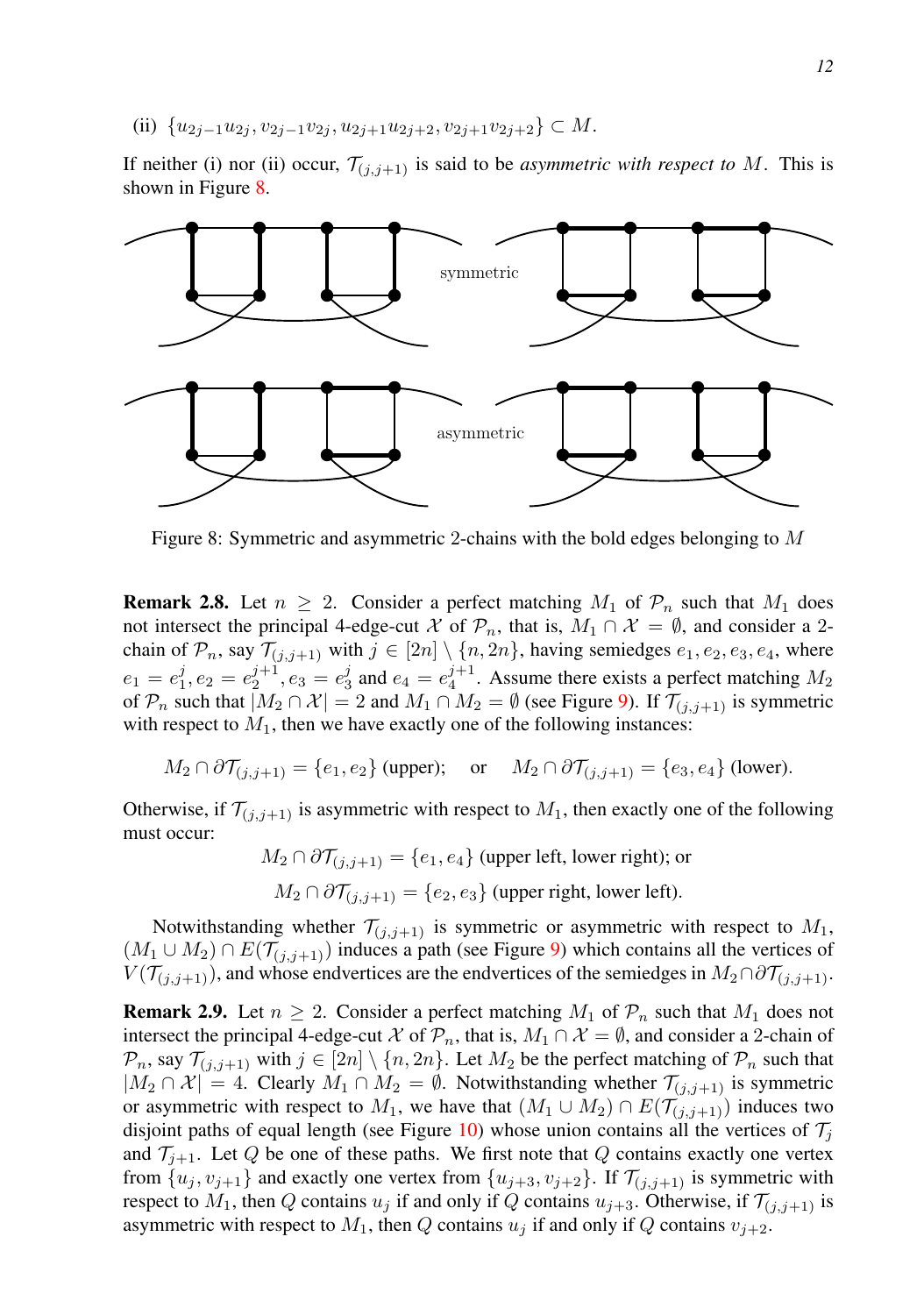<span id="page-12-0"></span>

Figure 9: 2-chains when  $M_1 \cap \mathcal{X} = \emptyset$  and  $|M_2 \cap \mathcal{X}| = 2$  (bold edges belong to  $M_1$  and highlighted edges to  $M_2$ )

<span id="page-12-1"></span>

Figure 10: 2-chains when  $M_1 \cap \mathcal{X} = \emptyset$  and  $|M_2 \cap \mathcal{X}| = 4$  (bold edges belong to  $M_1$  and highlighted edges to  $M_2$ )

## <span id="page-12-2"></span>**Theorem 2.10.** Let n be a positive even integer. Then, the papillon graph  $\mathcal{P}_n$  is PMH.

*Proof.* Let  $M_1$  be a perfect matching of  $\mathcal{P}_n$ . We need to show that there exists a perfect matching  $M_2$  of  $\mathcal{P}_n$  such that  $M_1 \cup M_2$  induces a Hamiltonian cycle of  $\mathcal{P}_n$ . Three cases, depending on the intersection of  $M_1$  with the principal 4-edge-cut  $\mathcal X$  of  $\mathcal P_n$ , are considered. If  $|M_1 \cap \mathcal{X}| = 2$ , then, by Lemma [2.5,](#page-9-1) there exists a perfect matching N of  $\mathcal{P}_n$  such that  $|N \cap \mathcal{X}| = 2$  and  $M_1 \cap N = \emptyset$ . Moreover, the complementary 2-factor of N is a Hamiltonian cycle. Since  $M_1$  is contained in the mentioned 2-factor, the result follows. When  $|M_1 \cap \mathcal{X}| = 4$ , we can define  $M_2$  to be the following perfect matching:

$$
M_2 = \{u_1v_1, u_2v_2\} \bigcup \bigcup_{j=2}^{2n} \{u_{2j-1}u_{2j}, v_{2j-1}v_{2j}\}.
$$

In fact,  $M_1 \cup M_2$  induces the following Hamiltonian cycle:  $(u_1, v_1, v_4, \ldots, v_{2n}, v_{2n-1},$  $v_{4n-1}, v_{4n}, v_{4n-3}, \ldots, v_{2n+1}, v_{2n+2}, v_2, u_2, u_3, u_4, \ldots, u_{4n}$ , where  $v_4$  and  $v_{4n-3}$  are respectively followed by  $v_3$  and  $v_{4n-2}$ .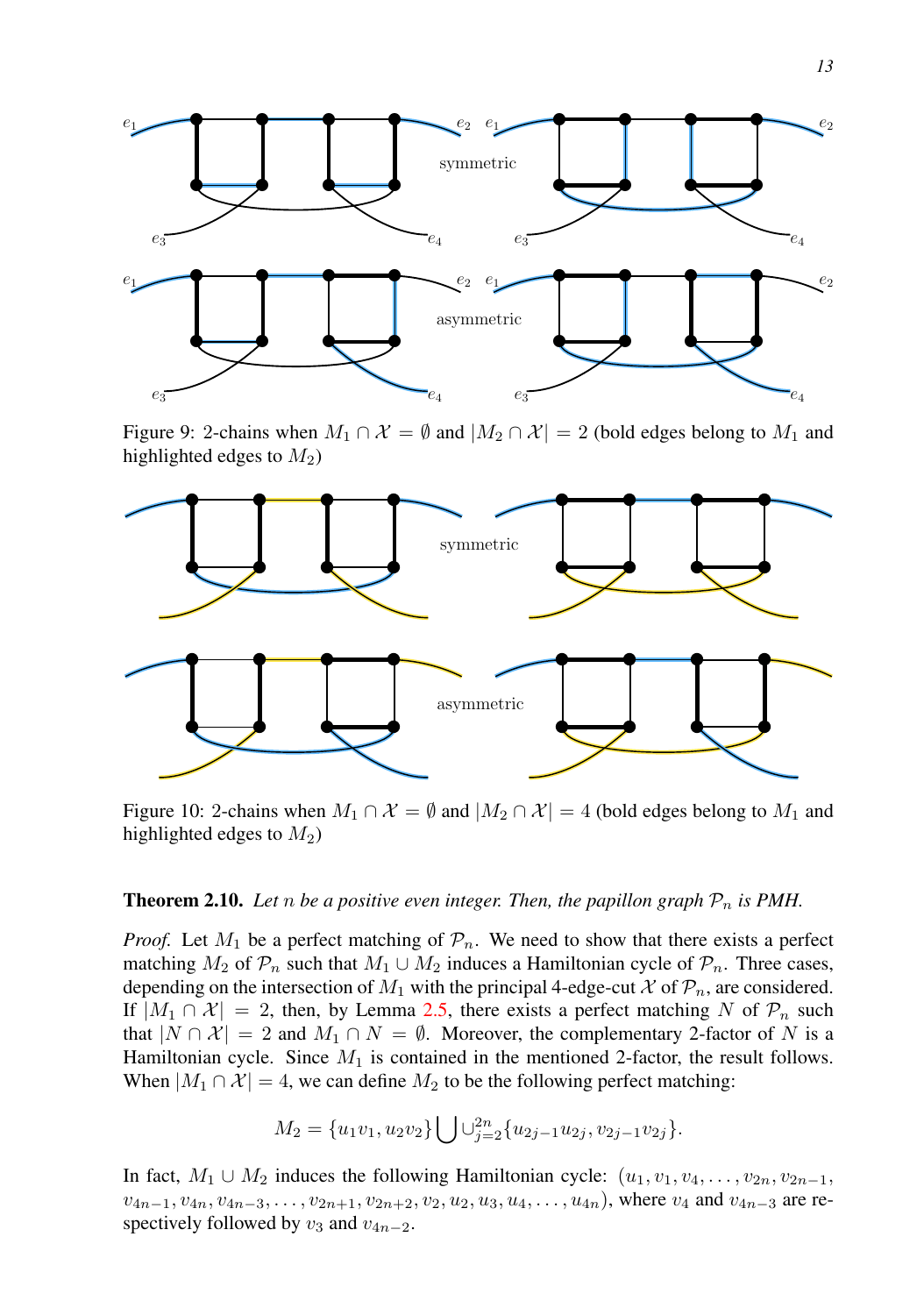What remains to be considered is the case when  $|M_1 \cap \mathcal{X}| = 0$ . Clearly,  $|M_2 \cap \mathcal{X}|$  cannot be zero, because, if so, choosing  $M_2$  to be disjoint from  $M_1, M_1 \cup M_2$  induces  $2n$  disjoint 4-cycles. Therefore,  $|M_2 \cap \mathcal{X}|$  must be equal to 2 or 4. Let  $\mathcal{R} = {\{\mathcal{T}_{(1,2)}, \dots, \mathcal{T}_{(n-1,n)}\}}$  and  $\mathcal{L} = \{\mathcal{T}_{(n+1,n+2)}, \ldots, \mathcal{T}_{(2n-1,2n)}\}$  be the sets of 2-chains within the left and right *n*-chains of  $P_n$ —namely the right and left *n*-chains each split into  $\frac{n}{2}$  2-chains. We consider two cases depending on the parity of the number of 2-chains in  $\mathcal L$  and  $\mathcal R$  which are asymmetric with respect to  $M_1$ . Let the function  $\Phi : \mathcal{R} \cup \mathcal{L} \to \{-1, +1\}$  be defined on the 2-chains  $\mathcal{T} \in \mathcal{R} \cup \mathcal{L}$  such that:

$$
\Phi(\mathcal{T}) = \begin{cases} +1 & \text{if } \mathcal{T} \text{ is symmetric with respect to } M_1, \\ -1 & \text{otherwise.} \end{cases}
$$

**Case 1.**  $\mathcal L$  and  $\mathcal R$  each have an even number (possibly zero) of asymmetric 2-chains with respect to  $M_1$ .

We claim that there exists a perfect matching such that its union with  $M_1$  gives a Hamiltonian cycle of  $\mathcal{P}_n$ . Since the number of asymmetric 2-chains in  $\mathcal R$  is even,  $\prod_{\mathcal T\in\mathcal R}\Phi(\mathcal T)=$  $+1$ , and consequently, appropriately concatenating paths as in Remark [2.8,](#page-11-1) there exists a path R with endvertices  $u_1$  and  $u_{2n}$  whose vertex set is  $\cup_{i=1}^{2n} \{u_i, v_i\}$  such that it contains all the edges in  $M_1 \cap (\cup_{i=1}^n E(\mathcal{T}_i))$ . We remark that this path intersects exactly one edge of  $\{xy \in E(\mathcal{P}_n) : x \in V(\mathcal{T}_j), y \in V(\mathcal{T}_{j+1})\}$ , for each  $j \in [n-1]$ . By a similar reasoning, since  $\prod_{\mathcal{T} \in \mathcal{L}} \Phi(\mathcal{T}) = +1$ , there exists a path L with endvertices  $u_{2n+1}$  and  $u_{4n}$  whose vertex set is  $\overline{\cup}_{i=2n+1}^{4n} \{u_i, v_i\}$ , such that it contains all the edges in  $M_1 \cap (\cup_{i=n+1}^{2n} E(\mathcal{T}_i))$ . Once again, this path intersects exactly one edge of  $\{xy \in E(\mathcal{P}_n) : x \in V(\mathcal{T}_j), y \in V(\mathcal{T}_{j+1})\}$ , for each  $j \in \{n+1, \ldots, 2n-1\}$ . These two paths, together with the edges a and d form the required Hamiltonian cycle of  $\mathcal{P}_n$  containing  $M_1$ , proving our claim. We remark that this shows that there exists a perfect matching  $M_2$  of  $\mathcal{P}_n$  such that  $M_2 \cap \mathcal{X} = \{a, d\}$ ,  $M_1 \cap M_2 = \emptyset$  and with  $M_1 \cup M_2$  inducing a Hamiltonian cycle of  $\mathcal{P}_n$ . One can similarly show that there exists a perfect matching  $M'_2$  of  $\mathcal{P}_n$  such that  $M'_2 \cap \mathcal{X} = \{b, c\},\$  $M_1 \cap M_2' = \emptyset$  and with  $M_1 \cup M_2'$  inducing a Hamiltonian cycle of  $\mathcal{P}_n$ .

**Case 2.** One of L and R has an odd number of asymmetric 2-chains with respect to  $M_1$ .

Without loss of generality, assume that  $R$  has an odd number of asymmetric 2-chains with respect to  $M_1$ , that is,  $\prod_{\mathcal{T} \in \mathcal{R}} \Phi(\mathcal{T}) = -1$ . Let  $M_2$  be the perfect matching of  $\mathcal{P}_n$  $\prod_{\mathcal{T} \in \mathcal{R}} \Phi(\mathcal{T}) = -1$ , by appropriately concatenating paths as in Remark [2.9](#page-11-2) we can deduce such that  $|M_2 \cap \mathcal{X}| = 4$ . We claim that  $M_1 \cup M_2$  induces a Hamiltonian cycle of  $\mathcal{P}_n$ . Since that  $M_1 \cup M_2$  contains the edge set of two disjoint paths  $R_1$  and  $R_2$ , such that:

- (i)  $|V(R_1)| = |V(R_2)| = 2n;$
- (ii)  $V(R_1) \cup V(R_2) = \bigcup_{i=1}^{2n} \{u_i, v_i\};$
- (iii) the endvertices of  $R_1$  are  $u_1$  and  $v_{2n-1}$ ; and
- (iv) the endvertices of  $R_2$  are  $v_2$  and  $u_{2n}$ .

Next, we consider two subcases depending on the value of  $\prod_{\mathcal{T} \in \mathcal{L}} \Phi(\mathcal{T})$ . We shall be using the fact that  $\{u_1u_{4n}, v_{2n-1}v_{4n-1}, v_2v_{2n+2}, u_{2n}u_{2n+1}\} = \{a, b, c, d\} = \mathcal{X} \subset M_2$ .

Case 2a)  $\prod_{\mathcal{T} \in \mathcal{L}} \Phi(\mathcal{T}) = -1$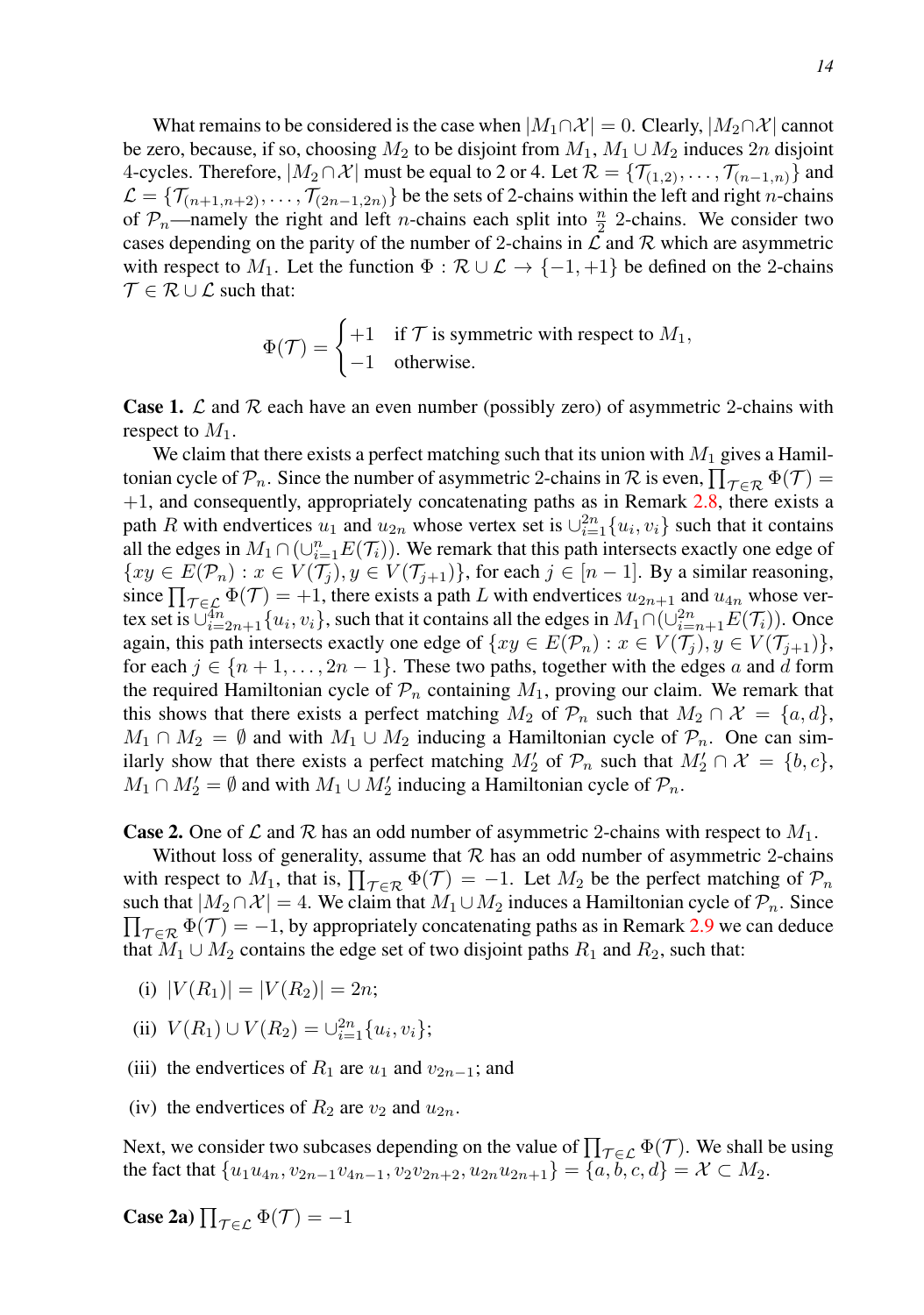- (i)  $|V(L_1)| = |V(L_2)| = 2n;$
- (ii)  $V(L_1) \cup V(L_2) = \bigcup_{i=2n+1}^{4n} \{u_i, v_i\};$
- (iii) the endvertices of  $L_1$  are  $u_{2n+1}$  and  $v_{4n-1}$ ; and
- (iv) the endvertices of  $L_2$  are  $v_{2n+2}$  and  $u_{4n}$ .

The concatenation of the following paths and edges gives a Hamiltonian cycle of  $\mathcal{P}_n$  containing  $M_1$ :

$$
R_1v_{2n-1}v_{4n-1}L_1u_{2n+1}u_{2n}R_2v_2v_{2n+2}L_2u_{4n}u_1.
$$

**Case 2b**)  $\prod_{\mathcal{T}\in\mathcal{L}}\Phi(\mathcal{T})=+1$ .

Once again, by Remark [2.9](#page-11-2) we can deduce that  $M_1 \cup M_2$  contains the edge set of two disjoint paths  $L_1$  and  $L_2$ , such that:

- (i)  $|V(L_1)| = |V(L_2)| = 2n;$
- (ii)  $V(L_1) \cup V(L_2) = \bigcup_{i=2n+1}^{4n} \{u_i, v_i\};$
- (iii) the endvertices of  $L_1$  are  $u_{2n+1}$  and  $u_{4n}$ ; and
- (iv) the endvertices of  $L_2$  are  $v_{2n+2}$  and  $v_{4n-1}$ .

The concatenation of the following paths and edges gives a Hamiltonian cycle of  $\mathcal{P}_n$  containing  $M_1$ :

$$
R_1v_{2n-1}v_{4n-1}L_2v_{2n+2}v_2R_2u_{2n}u_{2n+1}L_1u_{4n}u_1.
$$

This completes the proof.

# <span id="page-14-0"></span>3 Unbalanced papillon graphs

Papillon graphs can be further generalised by adding or removing  $C_4$ -poles from the left and right  $n$ -chains of our original construction, or equivalently, by joining accordingly the semiedges of two chains of different lengths, as follows.

Let r and  $\ell$  be two positive integers such that  $r < \ell$ . Consider an r-chain and an  $\ell$ -chain whose semiedges are  $e_1, e_2, e_3, e_4$  and  $e'_1, e'_2, e'_3, e'_4$ , respectively. The *unbalanced papillon graph*  $\mathcal{P}_{r,\ell}$  is the graph obtained by joining:  $e_1$  to  $e'_2$ ,  $e_2$  to  $e'_1$ ,  $e_3$  to  $e'_3$ , and  $e_4$  to  $e'_4$ .

For completeness, we also give the definition of unbalanced papillon graphs as in Definition [2.1](#page-4-2) and subsequently in terms of cycle permutation graphs.

**Definition 3.1.** The *unbalanced papillon graph*  $\mathcal{P}_{r,\ell}$  is the graph on  $4r + 4\ell$  vertices such that  $V(\mathcal{P}_{r,\ell}) = \{u_i, v_i : i \in [2r + 2\ell]\},$  where:

- (i)  $(u_1, u_2, \ldots, u_{2r+2\ell})$  is a cycle of length  $2r + 2\ell$ ;
- (ii)  $u_i$  is adjacent to  $v_i$ , for each  $i \in [2r + 2\ell]$ ; and

 $\Box$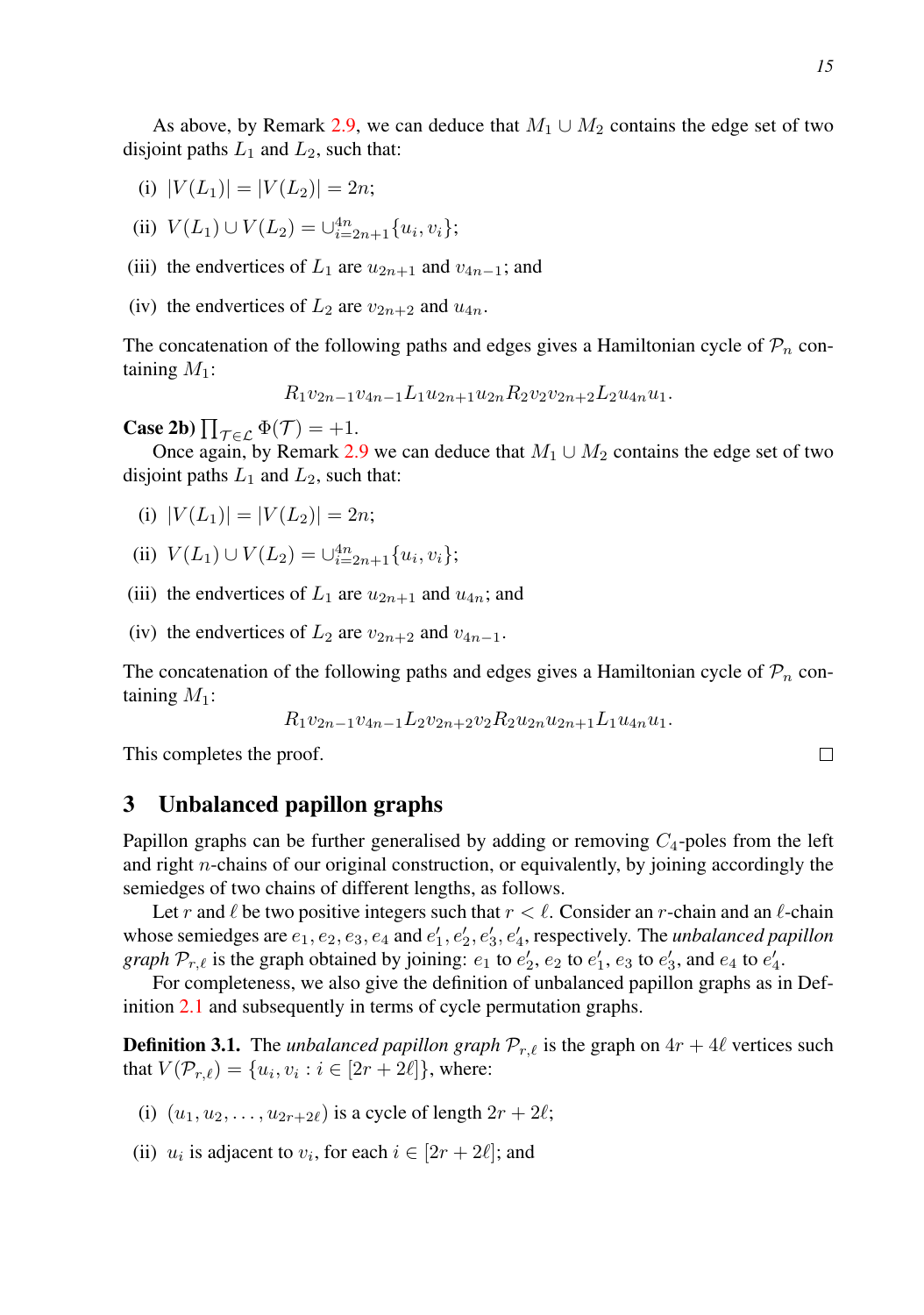<span id="page-15-0"></span>

Figure 11:  $\mathcal{P}_{1,3}$  and  $\mathcal{P}_{3,4}$ : unbalanced papillon graphs are not always PMH. The above perfect matchings do not extend to a Hamiltonian cycle.

(iii) the adjacencies between the vertices  $v_i$ , for  $i \in [2r + 2\ell]$ , form a cycle of length  $2r + 2\ell$  given by the edge set

$$
\{v_{2i-1}v_{2i}: i \in [\ell+1]\} \cup \{v_{2i-1}v_{2i+2}: i \in [\ell] \setminus \{1\}\} \cup \{v_1v_{2\ell+1}, v_2v_4\},\
$$

when  $r = 1$ , and the edge set

$$
\{v_{2i-1}v_{2i} : i \in [r+\ell] \} \cup \{v_{2i-1}v_{2i+2} : i \in [r+\ell-1] \setminus \{r\} \}
$$
  

$$
\cup \{v_2v_{2r+2}, v_{2r-1}v_{2r+2\ell-1} \},
$$

otherwise.

The  $(2r + 2\ell)$ -cycles induced by the sets of vertices  $\{u_i : i \in [2r + 2\ell]\}$  and  $\{v_i : i \in$  $[2r+2\ell]$  are the outer-cycle and the inner-cycle of our unbalanced papillon graph, respectively. As in the original case, the unbalanced papillon graph  $\mathcal{P}_{r,\ell}$  is the cycle permutation graph, with  $(u_1, \ldots, u_{2r+2\ell})$  as the first cycle, corresponding to the permutation:

- $(3\ 4) \dots (2\ell + 1\ 2\ell + 2)$ , with fixed points 1 and 2, when  $r = 1$ ;
- $(1 \ 2)(3 \ 4)(5 \ 9)(6 \ 10)$ , with fixed points 7 and 8, when  $r = 2$  and  $\ell = 3$ ; and
- (1 2)... $(2r-1 \t2r)(2r+1 \t2r+2\ell-1)(2r+2 \t2r+2\ell)(2r+3 \t2r+2\ell-3)(2r+1)$  $4 \ 2r + 2\ell - 2) \ldots (\alpha \ \beta)$ , otherwise, where  $(\alpha \ \beta) = (2r + \ell \ 2r + \ell + 2)$  if  $\ell$  is even, and  $(\alpha \ \beta) = (2r + \ell - 1 \ 2r + \ell + 3)$  if  $\ell$  is odd.

We remark that when  $r > 1$ , the above permutation has no fixed points when  $\ell$  is even, but, when  $\ell$  is odd,  $2r + \ell$  and  $2r + \ell + 1$  are fixed points, that is,  $x_{2r+\ell}$  is adjacent to  $y_{2r+\ell}$ and  $x_{2r+\ell+1}$  is adjacent to  $y_{2r+\ell+1}$  in  $\mathcal{P}_{r,\ell}$ . In particular, we note that now the principal 4-edge-cut X of  $\mathcal{P}_{r,\ell}$  consists of the following edges:  $u_1u_{2r+2\ell}, v_{2r-1}v_{2r+2\ell-1}, v_2v_{2r+2}$ ,  $u_{2r}u_{2r+1}$ , which can be respectively denoted by  $a, b, c, d$  as in Section [2.](#page-4-1)

We remark that unbalanced papillon graphs are also non-bipartite, because the cycle  $(u_1, u_2, \ldots, u_{2r}, u_{2r+1}, v_{2r+1}, v_{2r+2}, v_2, v_1)$  is a cycle of  $\mathcal{P}_{r,\ell}$  on  $2r+5$  vertices. Moreover, by following the proofs in Section [2,](#page-4-1) the results obtained for papillon graphs can be extended to unbalanced papillon graphs in the following way.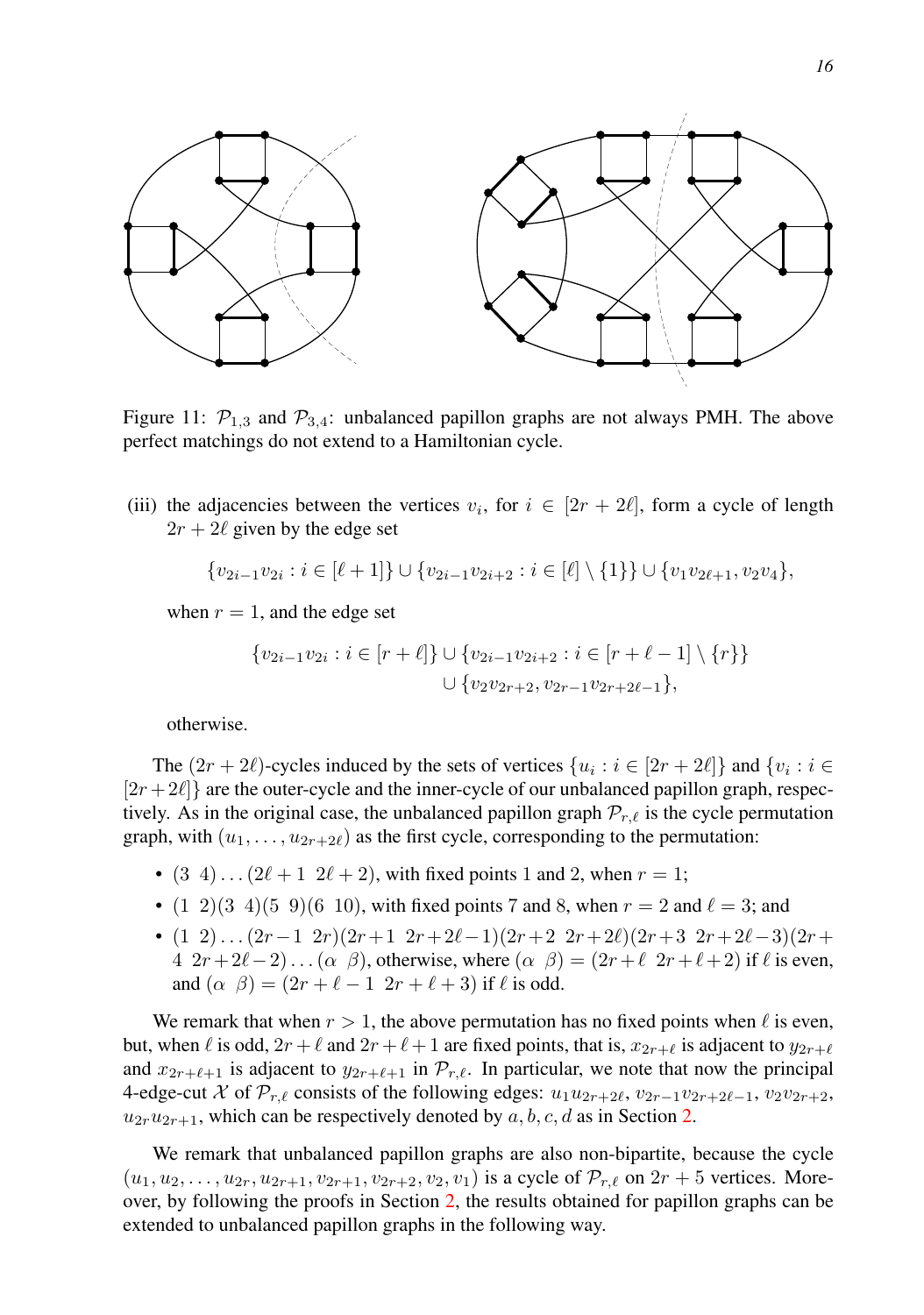#### **Theorem 3.2.** *The unbalanced papillon graphs*  $P_{r,\ell}$  *are E2F.*

*Proof.* It suffices to observe that the statements of Lemma [2.2,](#page-7-2) Corollary [2.3,](#page-8-1) Corollary [2.4](#page-8-0) and Lemma [2.5](#page-9-1) would also hold if restated for unbalanced papillon graphs, so the proof that unbalanced papillon graphs are E2F is the same as the one proposed in Theorem [2.6.](#page-10-0) П

**Theorem 3.3.** *The unbalanced papillon graph*  $P_{r,\ell}$  *is PMH if and only if* r *and*  $\ell$  *are both even.*

*Proof.* This is an immediate consequence of Proposition [2.7](#page-10-1) and Theorem [2.10.](#page-12-2) In particular, when at least one of r and  $\ell$  are odd,  $\mathcal{P}_{r,\ell}$  is not PMH because the perfect matching  $\cup_{i=1}^{r+\ell} \{u_{2i-1}u_{2i}, v_{2i-1}v_{2i}\}$  of  $\mathcal{P}_{r,\ell}$  (illustrated in Figure [11\)](#page-15-0) cannot be extended to a Hamiltonian cycle. П

Since  $\mathcal{P}_n$  is PMH for every even  $n \in \mathbb{N}$ , papillon graphs provide us with examples of non-bipartite PMH cubic graphs which are cyclically 4-edge-connected and have girth 4 such that their order is a multiple of 16. However, by considering unbalanced papillon graphs, say  $\mathcal{P}_{2,\ell}$ , for some even  $\ell > 2$ , we can obtain non-bipartite PMH cubic graphs having the above characteristics (that is, cyclically 4-edge-connected and having girth 4) such that their order is  $8\nu$ , for odd  $\nu \geq 3$ . Moreover, as can be seen in Table [2,](#page-4-0) there are no cycle permutation graphs on 8 and 20 vertices. It would be interesting to see whether these are just isolated cases or if there are infinitely many other integers  $\nu$ , such that there does not exist a non-bipartite cycle permutation graph on  $\nu$  vertices which is PMH.

Finally, we remark that it would be very compelling to see whether there exist other 4 poles instead of the  $C_4$ -poles that can be used as building blocks when constructing papillon graphs and which yield non-bipartite PMH or just E2F cubic graphs.

# **References**

- <span id="page-16-2"></span>[1] M. Abreu, J.B. Gauci, D. Labbate, G. Mazzuoccolo and J.P. Zerafa, Extending perfect matchings to Hamiltonian cycles in line graphs, *Electron. J. Combin.* 28(1) (2021), #P1.7.
- <span id="page-16-3"></span>[2] M. Abreu, J.B. Gauci and J.P. Zerafa, *Saved by the rook: a case of matchings and Hamiltonian cycles*, submitted, [arXiv:2104.01578.](https://arxiv.org/abs/2104.01578)
- <span id="page-16-4"></span>[3] A. Alahmadi, R.E.L. Aldred, A. Alkenani, R. Hijazi, P. Sole and C. Thomassen, Extending a ´ perfect matching to a Hamiltonian cycle, *Discrete Math. Theor. Comput. Sci.*, 17(1) (2015), 241–254.
- <span id="page-16-0"></span>[4] R. Diestel, *Graph Theory*, Graduate Texts in Mathematics 173, Springer-Verlag, New York, 2000.
- <span id="page-16-7"></span>[5] M. Funk, B. Jackson, D. Labbate and J. Sheehan, 2-Factor hamiltonian graphs, *J. Combin. Theory Ser. B* 87 (2003), 138–144.
- <span id="page-16-8"></span>[6] M. Funk, D. Labbate, On minimally one-factorable r-regular bipartite graphs, *Discrete Math.* 216 (2000), 121–137.
- <span id="page-16-5"></span>[7] J.B. Gauci and J.P. Zerafa, *A note on perfect matchings and Hamiltonicity in the Cartesian product of cycles*, submitted, [arXiv:2005.02913.](https://arxiv.org/abs/2005.02913)
- <span id="page-16-6"></span>[8] J.B. Gauci and J.P. Zerafa, *On a family of quartic graphs: Hamiltonicity, matchings and isomorphism with circulants*, submitted, [arXiv:2011.04327.](https://arxiv.org/abs/2011.04327)
- <span id="page-16-1"></span>[9] R. Häggkvist, On F-Hamiltonian graphs, in: J.A. Bondy, U.S.R. Murty (eds.), *Graph Theory and Related Topics*, Academic Press, New York, 1979, 219–231.